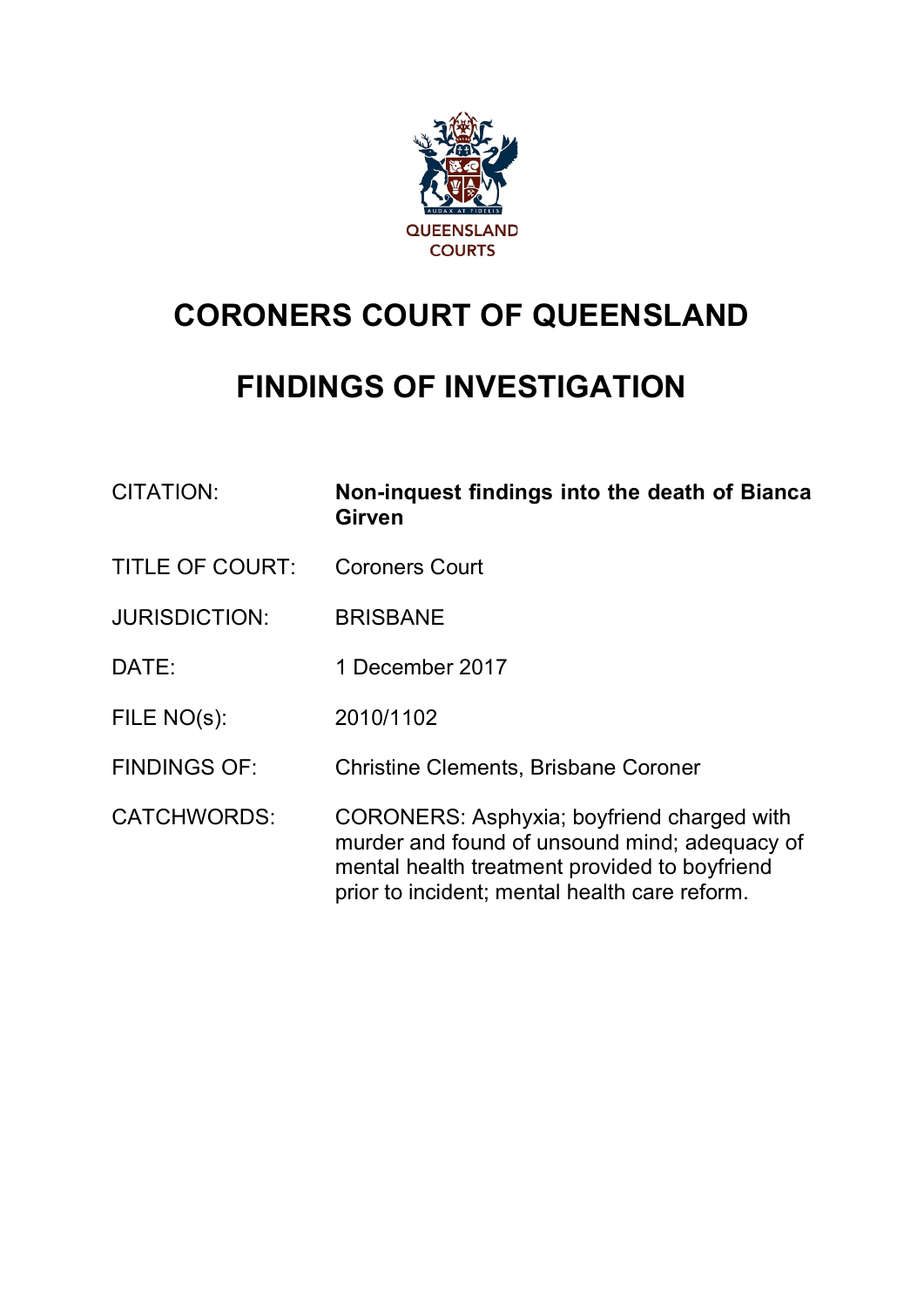### Table of Contents

<span id="page-1-0"></span>

| Mr A's mental health treatment at the Princess Alexandra Hospital 3                                                                           |
|-----------------------------------------------------------------------------------------------------------------------------------------------|
| Expert opinion of Independent Consultant Psychiatrist Dr Reilly7                                                                              |
| Appropriateness of the medications (or their combination) prescribed to Mr A 9                                                                |
| Appropriateness of steps taken to ensure Mr A attended appointments, complied                                                                 |
| The clinical ability to predict violence and the utility of violence risk assessments                                                         |
| Whether the mental health treatment (Leading up to Miss Girven's death) provided                                                              |
| Response from the Metro South Hospital and Health Service  12                                                                                 |
|                                                                                                                                               |
| Whether appropriate steps were conducted with respect to any risk Mr A posed                                                                  |
| The appropriateness of the medications (or their combination) prescribed to Mr A                                                              |
| Appropriatenss of steps taken to ensure Mr A attended appointments, complied<br>with treatment and address his deteriorating mental health 14 |
| The clinical ability to predict violence and the utility of violence risk assessments                                                         |
| Whether the mental health treatment (leading up to Miss Girven's death) provided                                                              |
|                                                                                                                                               |
|                                                                                                                                               |
|                                                                                                                                               |
|                                                                                                                                               |
| Queensland Government review of fatal events involving people with mental health                                                              |
|                                                                                                                                               |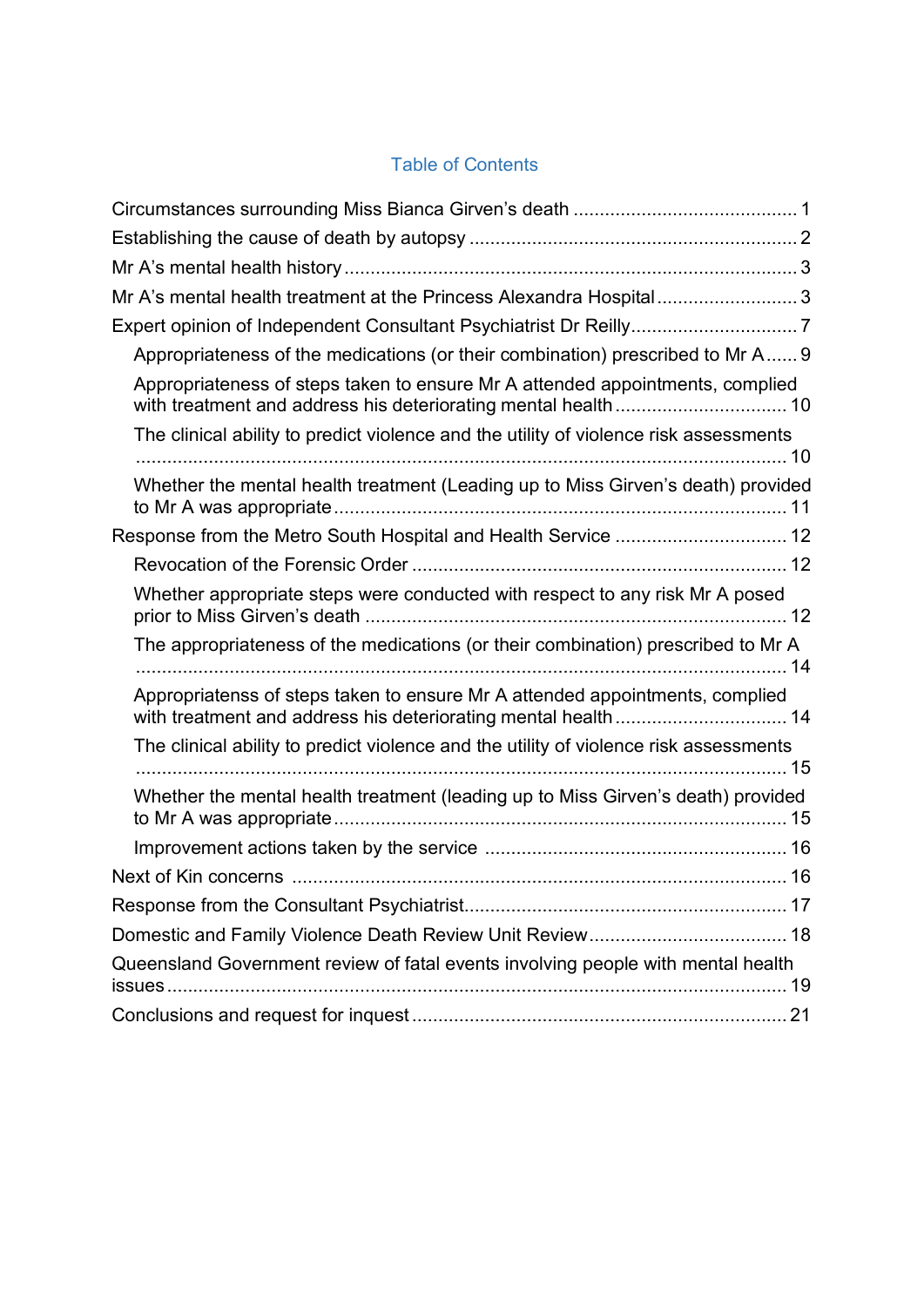#### **Circumstances surrounding Miss Girven's death**

- 1. Miss Girven lived in Mt Gravatt with her sister and two year old child. She was 22 years old when she died at Princess Alexandra Hospital ('PAH') on 31 March 2010.
- 2. Miss Girven and Mr A attended Mt Gravatt High School. They began dating at high school but broke up not long after finishing High School. Miss Girven and Mr A recommenced dating some months before March 2010.
- 3. On the evening of 30 March 2010, Miss Girven and Mr A attended the Full Moon Festival at Orleigh Park, West End. They travelled together in a van that Mr A routinely used though it belonged to his parents. After attending the Full Moon Festival, Miss Girven and Mr A travelled to a public car park at Mt Gravatt. They arrived around 10.00 pm. During the course of a conversation in the back of the van, Mr A struck Miss Girven to the face and then strangled her. He drove Miss Girven to his home nearby. He pulled into the driveway and summoned help. His family attended and administered effective CPR. An ambulance was called and attended at 11.30 pm. Miss Girven was pulseless. Paramedics provided emergency care and transported Miss Girven to the PAH. Miss Girven required mechanical ventilation, inotropic and fluid support to maintain adequate blood pressure. Her pupils were fixed consistent with a severe cerebral insult. A CT scan of neck and brain suggested severe hypoxic brain injury.
- 4. Miss Girven was admitted to the PAH Intensive Care Unit at 3.00 am on 31 March 2010 after the transfer from the emergency department. She was increasingly hemodynamically unstable. Her blood pressure became unsupportable despite aggressive management with inotropes and fluids. Treatment was withdrawn as futile at 12.10 pm and Miss Girven was pronounced deceased at 12.16 pm.
- 5. Mr A initially contrived a crime scene which included hitting his head on the roadway to lend support to the initial false accounts he gave to family, police and treating psychiatrists. He claimed that he and Miss Girven were both attacked at the car park by two, unknown assailants. He was charged with murder some months later.
- 6. The Mental Health Court subsequently found that Mr A was of unsound mind at the time of the commission of the alleged murder. The decision of the MHC was affirmed by the Court of Appeal. Mr A was detained under a Forensic Order pursuant to the *Mental Health Act 2000* ('the Act'). It was not until May 2011 that Mr A unequivocally admitted to strangling Miss Girven during psychiatric interviews as part of a MHC referral.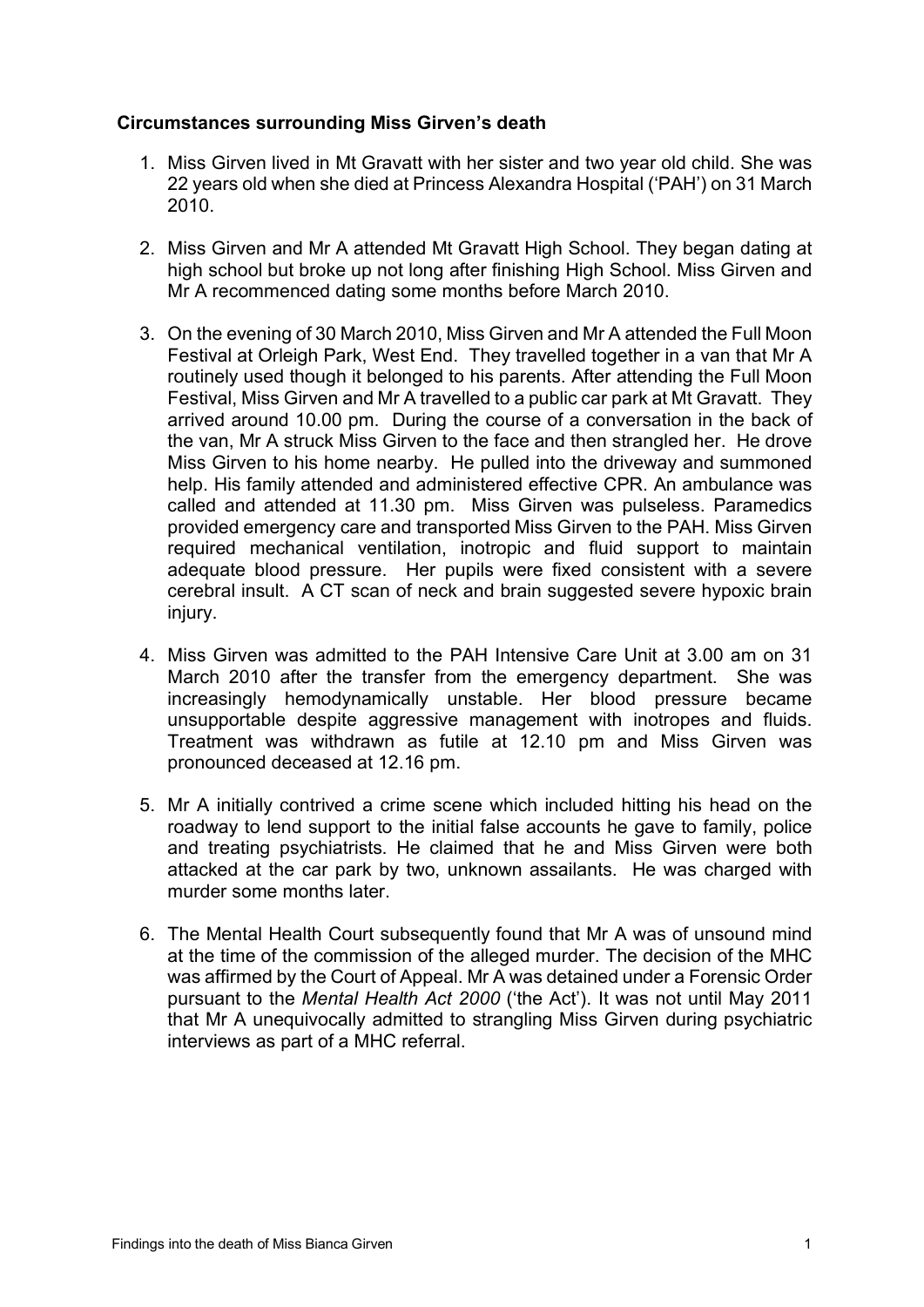#### **Establishing the cause of death by autopsy**

- 7. On 1 and 2 April 2010, a full internal autopsy was carried out by Forensic Pathologist, Dr Alex Olumbe. External findings revealed showers of petechial haemorrhages in the face and eyes (conjunctivae and sclera) with a clear line of demarcation underneath the chin. There were multiple fresh bruises on the chest, right inguinal region, front of the right thigh and leg, front of the distal left leg, inner aspect of the right elbow, and back of the right elbow, inner aspect of the left wrist, right upper back, and left lower back. The bruises were minor and varied in dimensions.
- 8. There were minor abrasions on the right shoulder and right thigh. There was no ligature marking/s on the neck. There were no injuries to the knuckles or back of the hand. There was no gravel abrasion on any part of the body.
- 9. Internal findings of the brain showed global hypoxic-ischaemic encephalopathy i.e. extensive damage to the brain cells from inadequate oxygen and lack of blood flow. The neck showed localised fresh haemorrhage (bleed) in the middle section of the front of the neck in the clavicular head of right sternocleidomastoid over an area measuring 15mm x 20mm.
- 10.The laryngeal lining was congested but there were no haemorrhages including petechiae. The laryngeal skeleton and hyoid bone showed no fractures. There was significant dilated cardiomyopathy and bronchial asthma, and early bronchopneumonia. Dr Olumbe opined that the presence of changes of localised acute myocardial infarction would be consequent to the acute hypoxicischaemic brain injury and inotrope use in hospital.
- 11.There was early bronchopneumonia secondary to her unconscious state i.e. hypostatic pneumonia and was not pre-existing. There was no evidence of any other natural disease which could have contributed to her death.
- 12.Samples of admission (antemortem) blood and urine were requested for toxicology testing. Result of the analysis showed the presence of an antidepressant venlafaxine and its metabolite at therapeutic levels. Alcohol and other drugs were not detected in the blood and urine.
- 13.Dr Olumbe said that the finding of a congested face with multiple petechial haemorrhages (small red/purple spots caused by broken capillary vessels) in the face and eyes (considering a period of two days survival) with haemorrhage/bruising in the left side of the front of the neck suggest a mechanical asphyxiation due to neck compression. Upon admission to hospital it was documented that Miss Girven had oedematous suffuse face with petechial and subconjunctival haemorrhages, and abrasion on the left side of her neck. Asphyxia is the interference with the intake or utilisation of oxygen, combined with failure to eliminate carbon dioxide. The brain is the most sensitive organ to its effects. Facial and conjunctival petechiae are regarded as classic signs of asphyxial death by mechanical obstruction of upper airway.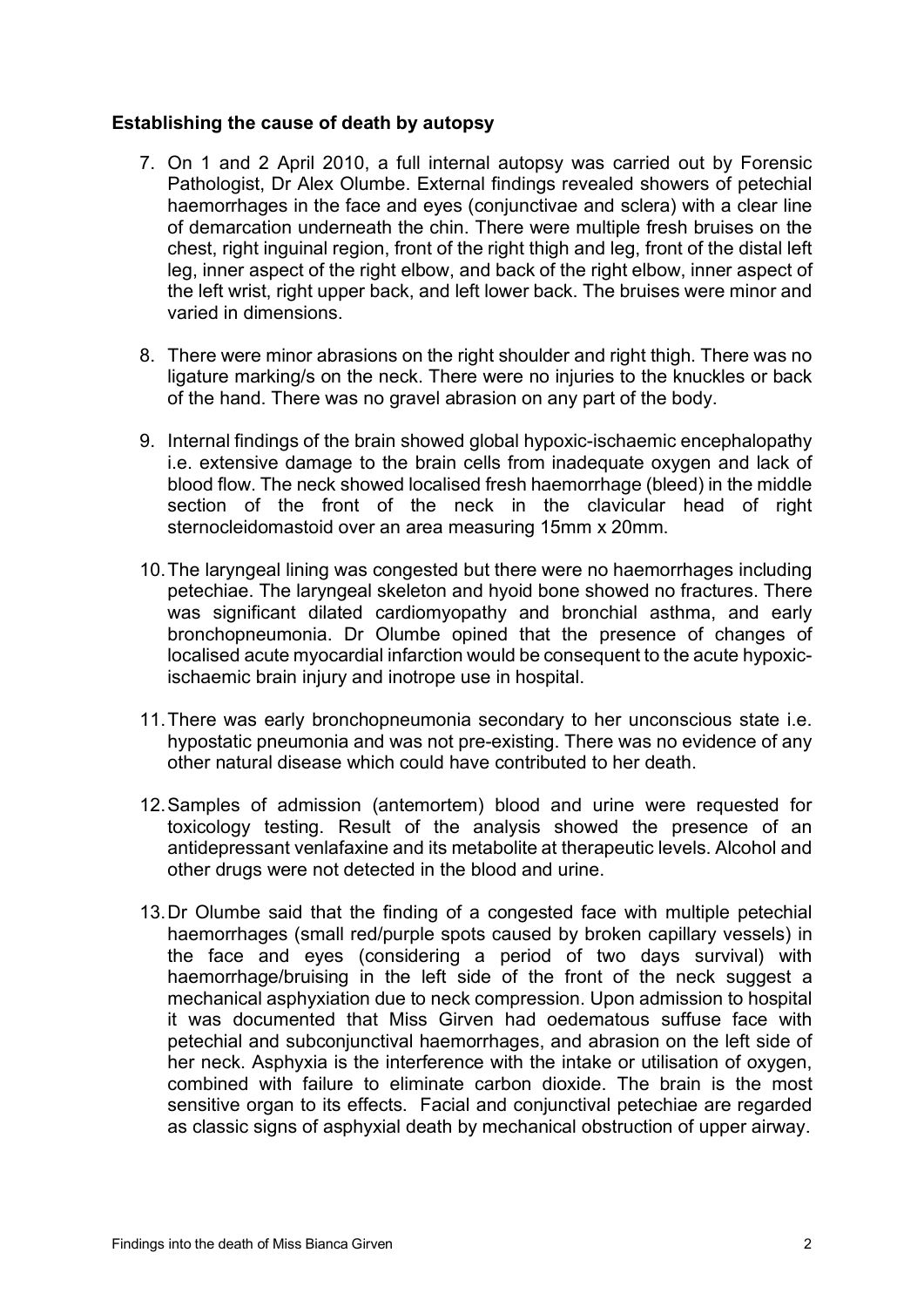- 14.Dr Olumbe opined that there are various methods of mechanical asphyxiation including pressure of hand, forearm or other limb. Depending on the method used, external and internal evidence of trauma to the neck may not be seen. The possible mechanisms of the neck compression with minimal amount of haemorrhage in the neck could be use of an arm-lock or soft ligature.
- 15.The presence of dilated cardiomyopathy and asthma could have contributed to her death. This is by probable cardiac arrhythmia (irregular heartbeat)/syncope (fainting) and reduction in the oxygenation in the lungs. The possible causes of dilated cardiomyopathy include genetic/familial forms, previous viral infection/autoimmune, recreation drugs and alcohol induced; or even idiopathic/unknown cause. The early bronchopneumonia was due to her unconscious state i.e. hypostatic pneumonia and was not pre-existing. The few scattered minor fresh bruises and abrasions could have been consequent resuscitation efforts or a struggle.
- 16.Dr Olumbe concluded that the cause of death was as follows:

1 (a). Hypoxic-ischaemic encephalopathy, d*ue to, or as a consequence of*;

1 (b). Asphyxia (Not otherwise specified).

*Other significant conditions* were noted to be dilated cardiomyopathy, Asthma.

#### **Mr A's mental health history**

- 17.Mr A began smoking marijuana in his early teens and at age 16 started to experience auditory hallucinations. In 2005, he was diagnosed with schizophrenia. Throughout 2006, Mr A was charged with multiple offences including: possession of a knife in public, wilful exposure, robbery with actual violence and deprivation of liberty, unlawful use of a motor vehicle, robbery with actual violence, including whilst armed.
- 18.In July 2006, Mr A was admitted to the Toowong Private Hospital and then again in November 2006. Mr A subsequently became a patient of the PAH Mental Health Service ('the Service') and was involuntarily admitted to the PAH in November 2006. He was again admitted in January, July, September and November 2007. On 22 February 2008, Mr A' offending was dealt with by the Mental Health Court and he was found of unsound mind. A Forensic Order was made under the Act.

#### **Mr A's mental health treatment at the Princess Alexandra Hospital**

19.The Forensic Order for Mr A gave the Service the authority to actively monitor Mr A; he was required to undergo and comply with conditions of limited community treatment (and could be detained for inpatient treatment if required).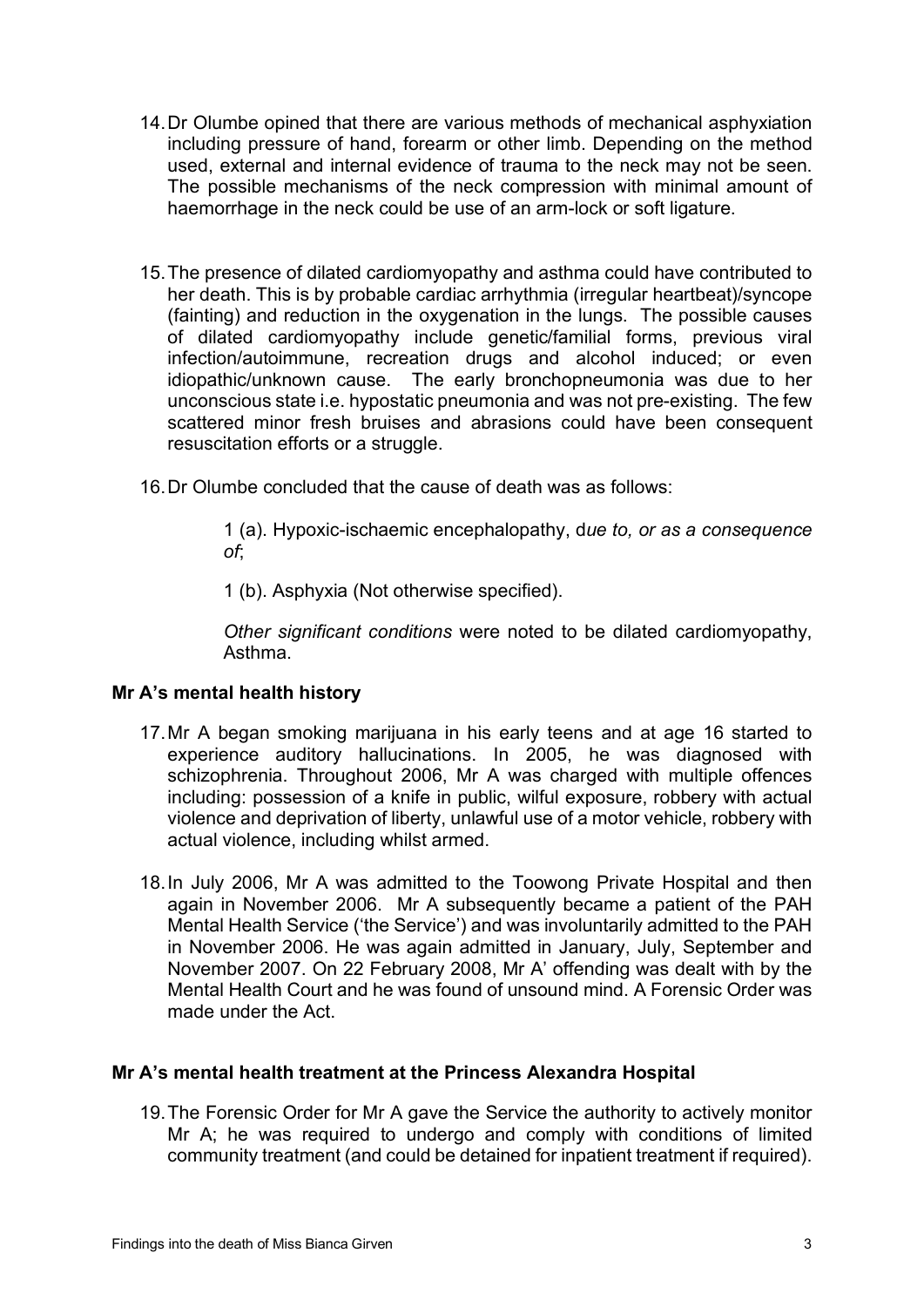- 20.Between 2006 and 2008 while under the Forensic Order, Mr A received care with the PAH early psychosis team. Mr A's treatment included:
	- Pharmacotherapy; Clozapine, Amisulpride (Solian) and Fluvoxamine;
	- Weekly medical review and review by his case manager; and
	- Engagement with an activities coordinator and employment consultant.
- 21.Conditions of his treatment also included abstinence from illicit substances and compliance with random urine drug screening as exacerbations of Mr A's psychotic symptoms and deterioration in his mental state were closely linked to drug and alcohol abuse.
- 22.In mid-2008, Mr A's care was transferred to the Mobile Intensive Support Team for longer term rehabilitation. A Consultant Psychiatrist was working as the Director of both the early psychosis team and the Mobile Intensive Support Team at the relevant time. The Consultant Psychiatrist's first contact with Mr A was after his admission to the PAH from Toowong Private Hospital. The Consultant Psychiatrist became involved as his principal psychiatrist in 2009.
- 23.As at 14 January 2009, Mr A was prescribed with:
	- Clozapine 200 mg at night,
	- Amisulpride (Solian) 600 mg at night and
	- Fluvoxamine 100 mg at night.
- 24.Mr A experienced various symptoms associated with Clozapine: going to bed at midnight and waking at 13:00; feeling tired; drooling at night; and weight gain.
- 25.On 2 March 2009, The Consultant Psychiatrist notes that the Forensic Order was confirmed with a plan to seek a second opinion from city forensic services. Mr A was noted to be in cognitive remediation therapy twice weekly with the Consultant Psychiatrist. At this time he was being seen frequently by his Mobile Intensive Treatment Team (presumably a change of name from the Mobile Intensive Support Team). The team included his case manager, and social worker, who noted persistent auditory hallucinations and intermittently assessed homicidal ideation.
- 26.On 24 March 2009, the Consultant Psychiatrist commenced to reduce Clozapine gradually by 25mg per month. His family to report any relapse in psychotic symptoms. By 24 July 2009, he was noted by his case manager to feel much better since stopping Fluvoxamine and was now receiving treatment with Sertraline with some problems with changeover.
- 27.On 29 July 2009, during a review with the Consultant Psychiatrist, Mr A was alert and spontaneous. He reported residual auditory hallucinations which were not disturbing and mild paranoia. His residual symptoms were stable and he had strategies to manage these symptoms. His insight and judgment were good and her impression was that his mental state was stable. The Consultant Psychiatrist considers this had been characteristic of his mental state for some time.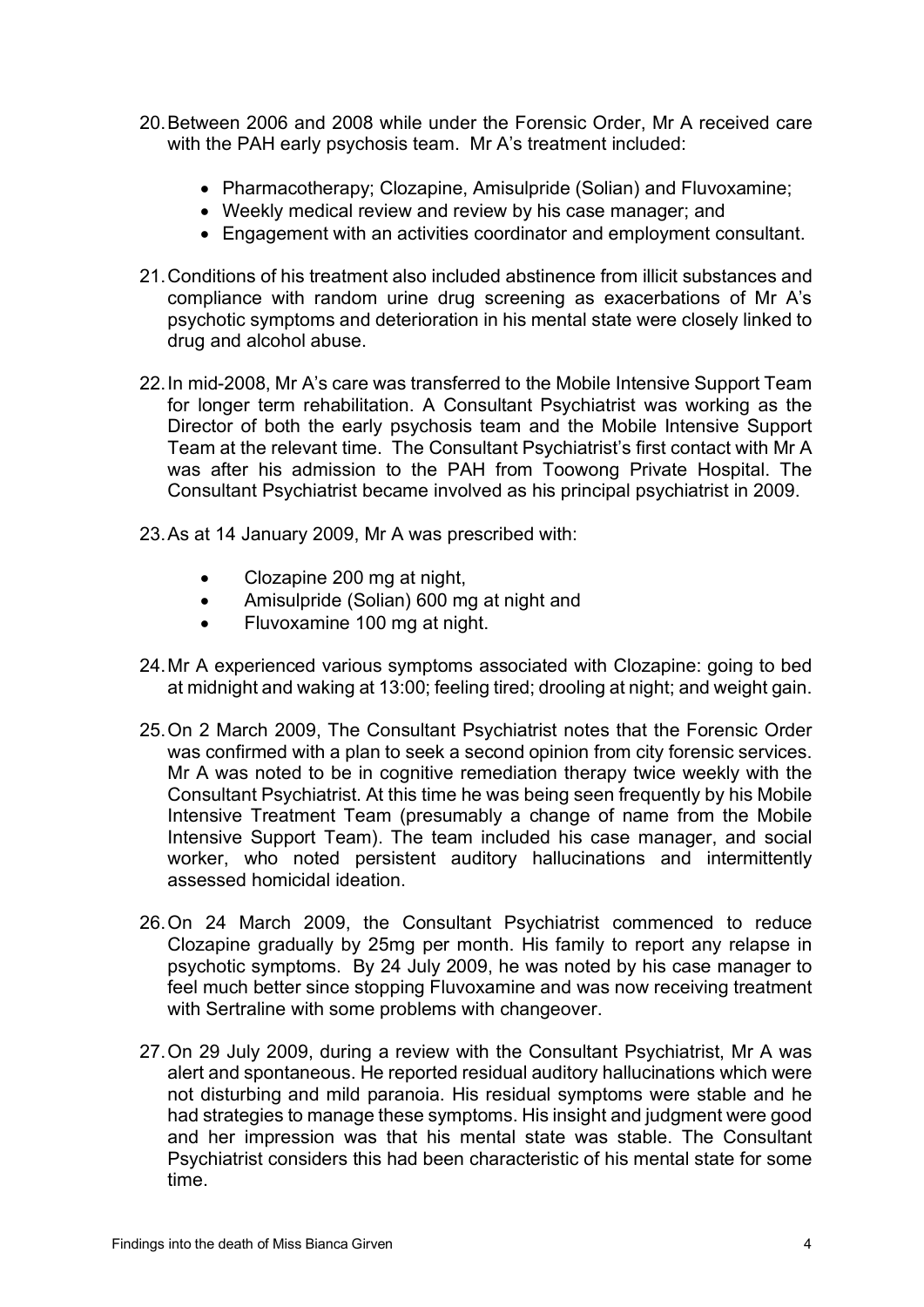- 28.Mr A's management plan was to continue the current regime, namely withdrawing Clozapine and introducing Amisulpride 800mg. He was noted to be tolerating his antidepressant (Sertraline). The Consultant Psychiatrist noted that the Clozapine was low and this was likely due to ceasing Fluvoxamine and because Clozapine was being withdrawn.
- 29.On 17 August 2009, the registrar reviewed Mr A's urine drug screening results and provided him with a request form for a further testing. The mental state assessment indicates persisting "2nd and 3rd person hallucinations, command hallucinations and running commentary". These reportedly did not cause him distress. Mr A reported being able to resist acting on the command hallucinations and said that they "do not usually involve commands to hurt himself or others". He described some "somatic passivity at times and thought alienation". His thought form was normal, insight was partial and judgement reasonable. He denied any suicidal or homicidal ideation, plan or intent.
- 30.On 18 August 2009, a Clinical Report Forensic Order Review ('Forensic Order Report') was prepared. The Forensic Order Report contained a copy of the mental health assessment that had been completed the previous day.
- 31.The risk assessment in the Forensic Order Report notes that he "has not got a history of physical violence" but does note previous charges including armed robbery and possession of a knife and his persistent positive symptoms. He was noted to be currently abstinent but to have persisting craving for substances and a social context of "easy access to illicit substances". It was noted he has a history of non-adherence to medications contributing to relapses and to have persisting symptoms of command hallucinations and running commentary hallucinations.
- 32.The Forensic Order Report recommended continuation of the Forensic Order.
- 33.On 26 August 2009, Mr A was reviewed by the Consultant Psychiatrist and addendum to the Forensic Order report was written ('Addendum Report'). This Addendum Report notes progress in the Mobile Intensive Treatment Team and states there have been no risk issues and that "the factors leading to his offending behaviour are inextricably linked to severe psychosis and substance abuse, coupled with the impulsivity and immaturity of many young men". In the management section it states:

*"The FO is likely to impede Mr A's rehabilitation in the near future. From a clinical point of view I would like to:*

- *Get a second opinion from City Forensic team about ongoing need for an FO; and*
- *Work towards a recommendation of revoking the FO but continuing on an Involuntary Treatment Order"*
- 34.The Forensic Order was revoked by the Mental Health Review Tribunal ('The Tribunal') on 31 August 2009. Mr A and his father both gave evidence at the Tribunal hearing.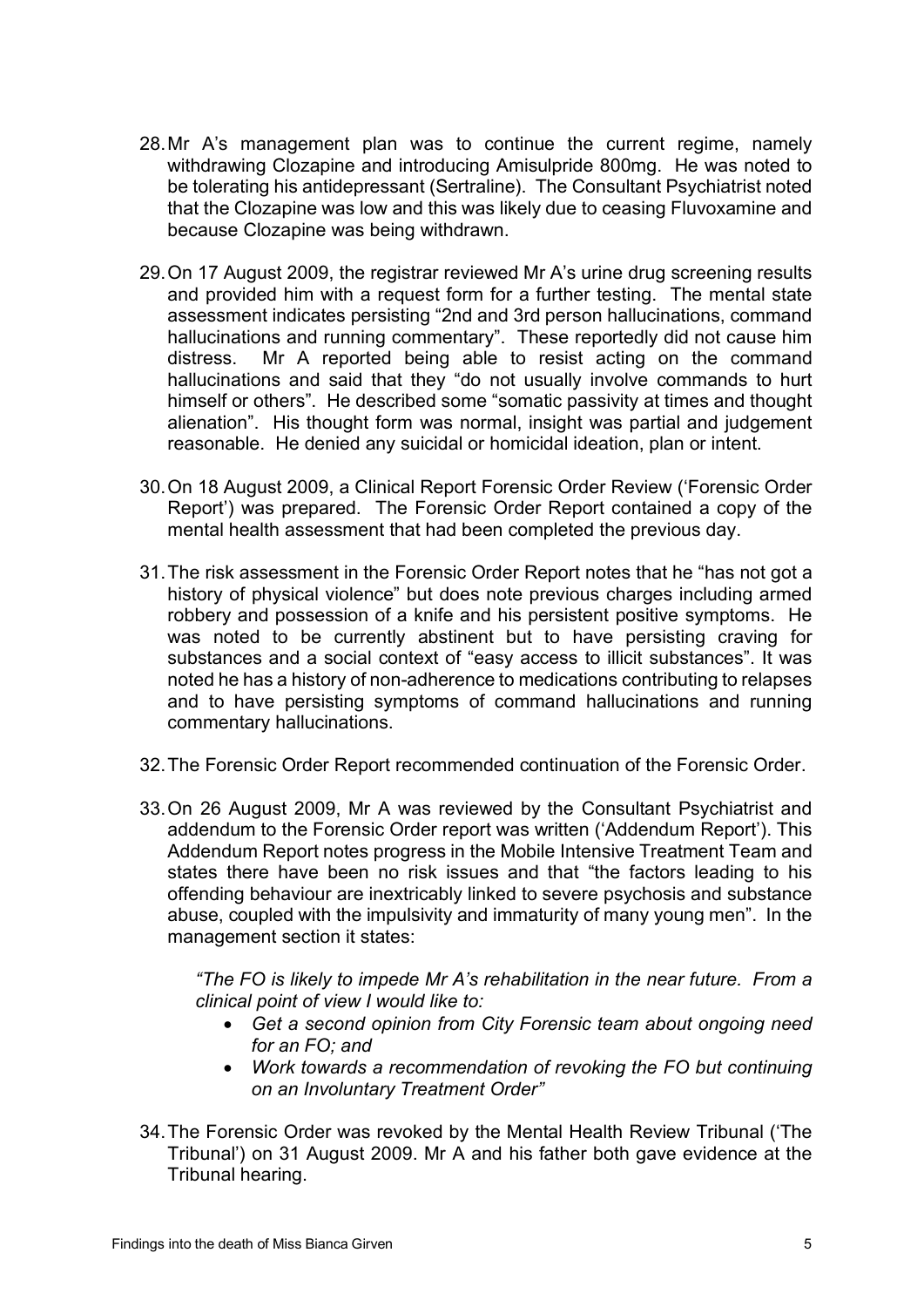- 35.On 23 September 2009, the psychiatric registrar reduced the clozapine dose further to 50 mg as per the Consultant Psychiatrist's plan. Mr A complained of blurred vision which he attributed to amisulpride.
- 36.On 7 October 2009 a family meeting occurred with the case manager and the Consultant Psychiatrist at which time the family reported that he had abruptly stopped his medication two weeks prior to the massage course exam, which had occurred on 30 September 2009. The notes state that the risks were considered and alternative options discussed with three choices provided of amisulpride with gradual titration down, aripiprazole (Abilify) and paliperidone (lnvega).
- 37.On 16 October 2009, Mr A noted to have commenced aripiprazole with no side effects.
- 38.On 21 October 2009, it was noted that paranoia has increased in past two weeks and that "people are following him, talking about him and cameras are taking photos". The dose of aripiprazole was increased to 10 mg.
- 39.On 16 November 2009, the clinical notes indicate that his medication was reviewed recently and his clozapine was discontinued due to severe side effects, with significant improvement in symptoms of sedation. He had just reported a new relationship with a previous girlfriend (Miss Girven). His mother was concerned about this due to earlier shared substance use.
- 40.On 20 November 2009, he was noted to present well though with persisting auditory hallucinations and thought insertion at times, neither of which were distressing. The plan was to continue aripiprazole10 mg and sertraline 100 mg.
- 41.On 8 February 2010, his case manager received a phone call from his mother who noted a marked deterioration in his mental state over the past two weeks but particularly the past weekend.
- 42.He was noted to have become socially withdrawn, was sleeping very late and very guarded. The case manager visited him and found that he reported that he was hearing voices and being suspicious but was managing. Mr A was advised that his current medication is sub therapeutic and that an increase would control his symptoms.
- 43.A telephone call to his mother on 9 February 2010 revealed that his girlfriend had reported that he may have been making phone calls to past friends with drug habits. His mother noted that he was irritable and argumentative and hostile. Mr A was seen that day by the Consultant Psychiatrist who noted that he had been erratic in adherence to medication and that he was irritable and had burnt himself with a cigarette butt which had been a past behaviour when unwell. He was offered weekly psychotherapy and an increased dose of aripiprazole (Abilify) with review in one week.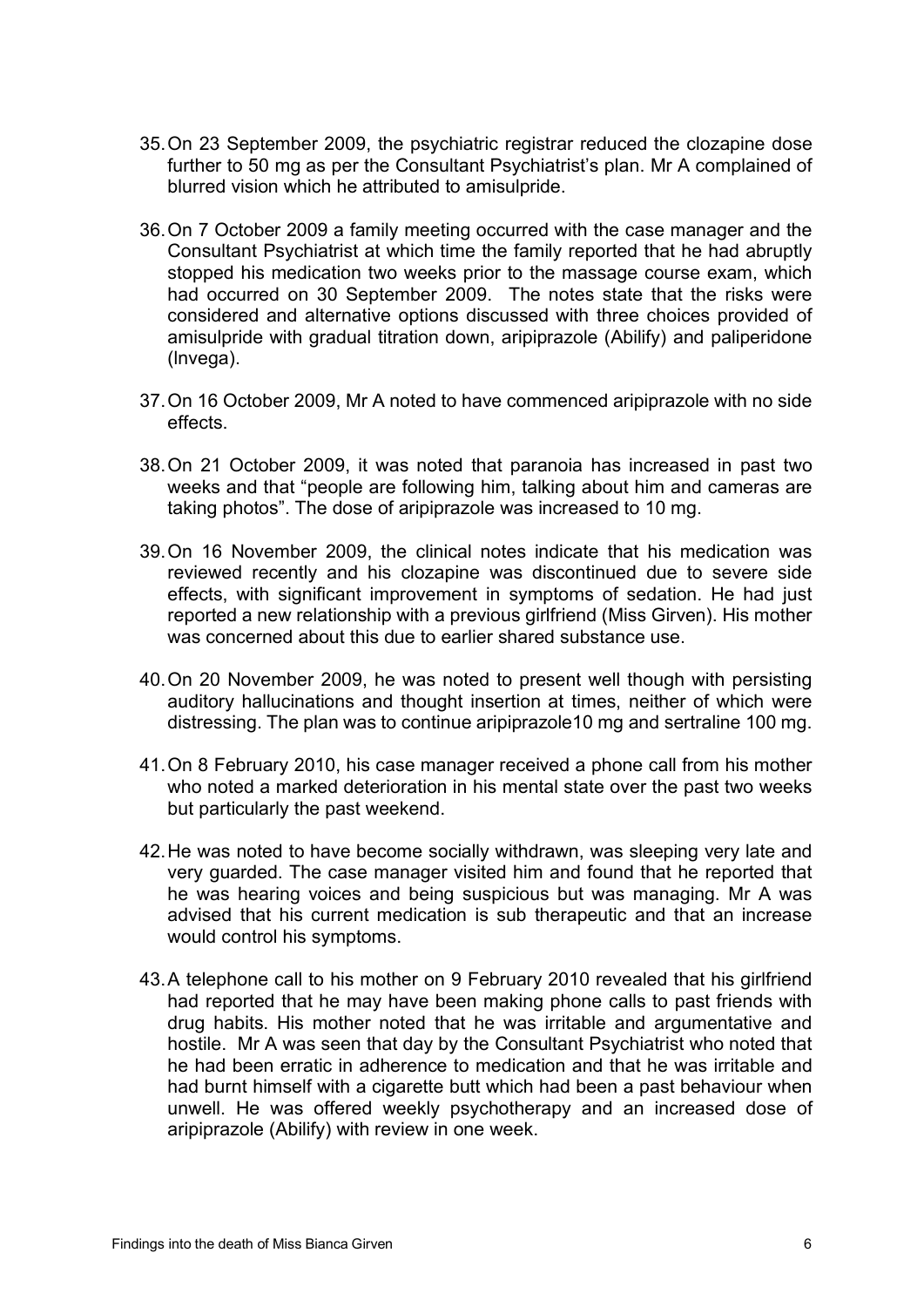- 44.On 12 February 2010, his case manager notes that he reported that he had not been "compliant with medication or even with the increased dose".
- 45.On 15 February 2010, he was seen by the Consultant Psychiatrist for psychotherapy and noted to be willing to continue with no evidence of psychosis. He was planned for review in two weeks.
- 46.On 26 February 2010, a telephone call was made by his case manager, to arrange a follow up. Mr A was noted to be isolative and not conversing much with family but spending time with his girlfriend who is supportive. The plan was to discuss with the Consultant Psychiatrist and to arrange a home visit the next week. The next note is on 12 March 2016 when he did not attend an appointment scheduled. She discussed with the case manager rebooking in one week whenever possible. An appointment for an outpatient review was made for 9 April 2010.
- 47.On 31 March 2010, the Service was advised of the incident in which Miss Girven was fatally assaulted.

#### **Expert opinion of Independent Consultant Psychiatrist Dr John Reilly**

- 48.During the course of the coronial investigation into Miss Girven's death, expert advice was sought from an independent consultant psychiatrist Dr John Reilly. Dr Reilly was asked to comment on various aspects of Mr A mental health treatment at the Service prior to Miss Girven's death. He was asked to provide his opinion whether appropriate steps were conducted with respect to any risks Mr A posed prior to Miss Girven's death.
- 49.Dr Reilly said that the risk of potential homicidal violence is evident in hindsight with the following factors obvious as predictors of high and specific risk:
	- incidents of criminal charges of a violent nature assessed as being due to psychotic experiences leading to a Forensic Order;
	- persistent psychotic symptoms including command auditory hallucinations, passivity phenomena, i.e. disturbances of self-awareness with feelings of loss of control over oneself and of control by an external agent, persecutory and referential delusion lack of insight into the pathological nature of these experiences;
	- intermittent periods of use of illicit substance use including cannabis, alcohol and hallucinogens;
	- cessation of clozapine having the potential to destabilise the clinical situation in relation to mental state further, and
	- several incidents in which Mr A acted to harm people or stated that he wanted to kill people to whom he attributed his voices or persecutory intent or made statements that could suggest such intent, including on:
		- o 21 January 2007 when he reportedly attempted to strangle a copatient with a towel while he slept due to belief that he was threatening to kill his family and he had no other option to prevent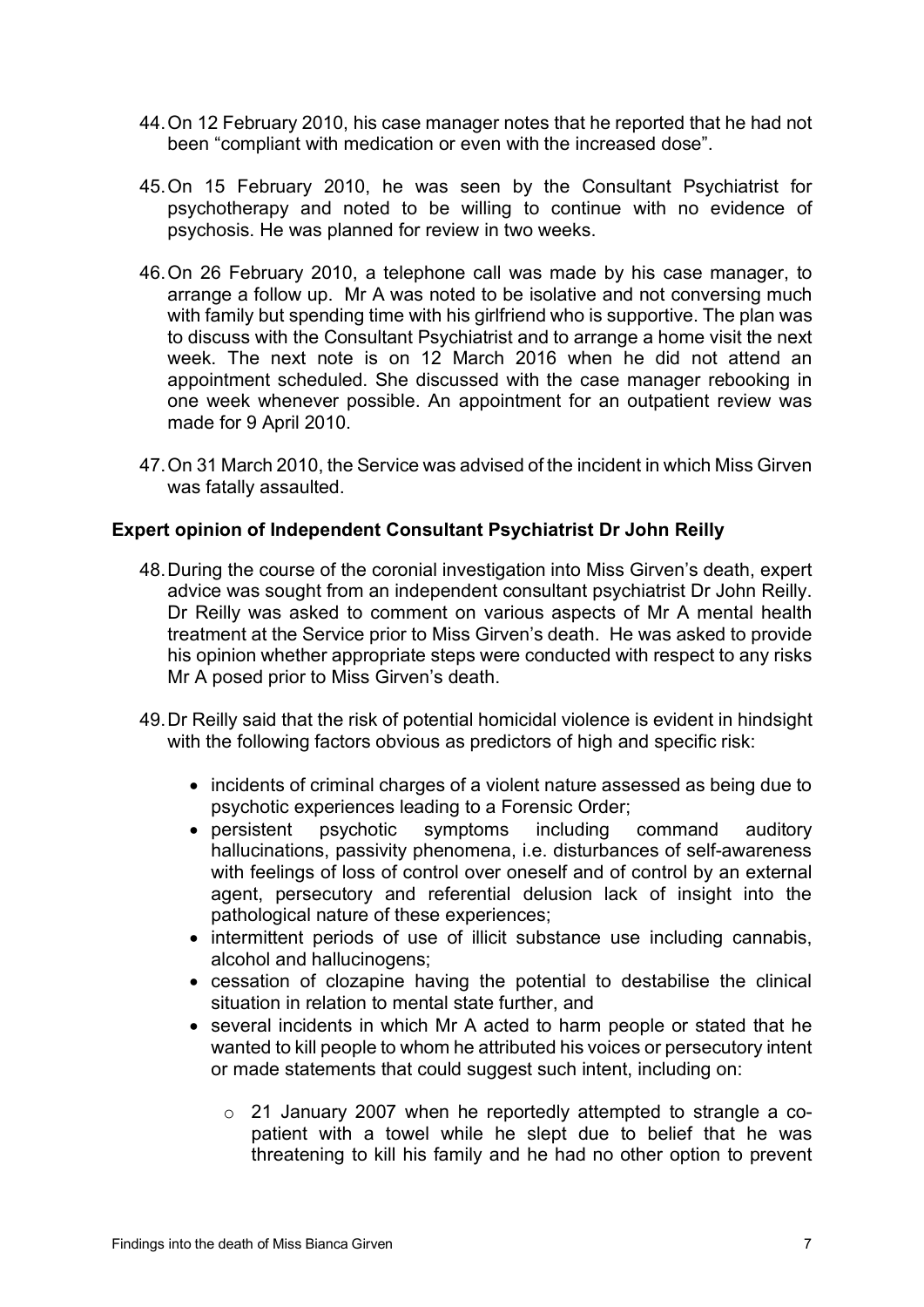this. This incident appears to have been lost to the awareness of the treating teams since discharge;

- o 12 December 2008 when he stated that he would need to go to prison in order to have the voices stop; and
- $\circ$  14 January 2009 when he had thoughts of trying to find and kill them in America.
- 50.Dr Reilly said that in retrospect, during the time leading up to the death, though broadly aware of risk of violence, the treating team had gradually allowed its assessment of the risk of further homicidal behaviour triggered by psychotic symptoms posed by Mr A to be reduced, as if a background factor which could not be changed. Dr Reilly said that the Tribunal may not have recognised this at time of its review and decision to revoke the Forensic Order on 31 August 2009.
- 51.Dr Reilly said that the clinical management plan at the time leading up to Mr A's discharge from his Forensic Order was not comprehensive and not clearly documented. Although there were discussions of risk in the Forensic Order Report of 18 August 2009, these were not linked with any specific relapse management plans at the time or after the discharge from the Forensic Order. This included consideration of actions to be taken if Mr A was non-adherent to medication or showing identified relapse signs.
- 52.Dr Reilly said that there is no formal relapse prevention plan at any point in the notes. After the discharge from the Forensic Order, apparently unexpected by the Mobile Intensive Treatment Team, Dr Reilly found that there does not appear to be any further consideration of these recommendations as a team, by the case manager or by the Consultant Psychiatrist. This was even when on 7 October 2009 the team learnt that Mr A had self-ceased his medication in mid-September, approximately two weeks after the Forensic Order was revoked.
- 53.Dr Reilly said that Mr A was being reviewed by two separate psychiatrists, with an apparent separation between the Clozapine Clinic and the Mobile Intensive Treatment Team. He noted that the two psychiatrists may have been liaising closely together, however there was no documentary evidence of shared consideration of clinical risks. He concluded that this arrangement had potential for a divergence of treatment planning and for diffusion of responsibility for clinical decision making, thereby increasing the likelihood of failure to assess risk. He noted that although it had the potential encourage independent assessment of risk and of consequences of alternative management options, other than in relation to the specific issue of medication management it did not appear to do this.
- 54.Dr Reilly said there were opportunities to reconsider and assess risk more formally and that there were two opportunities which arose to address or at least reconsider this issue: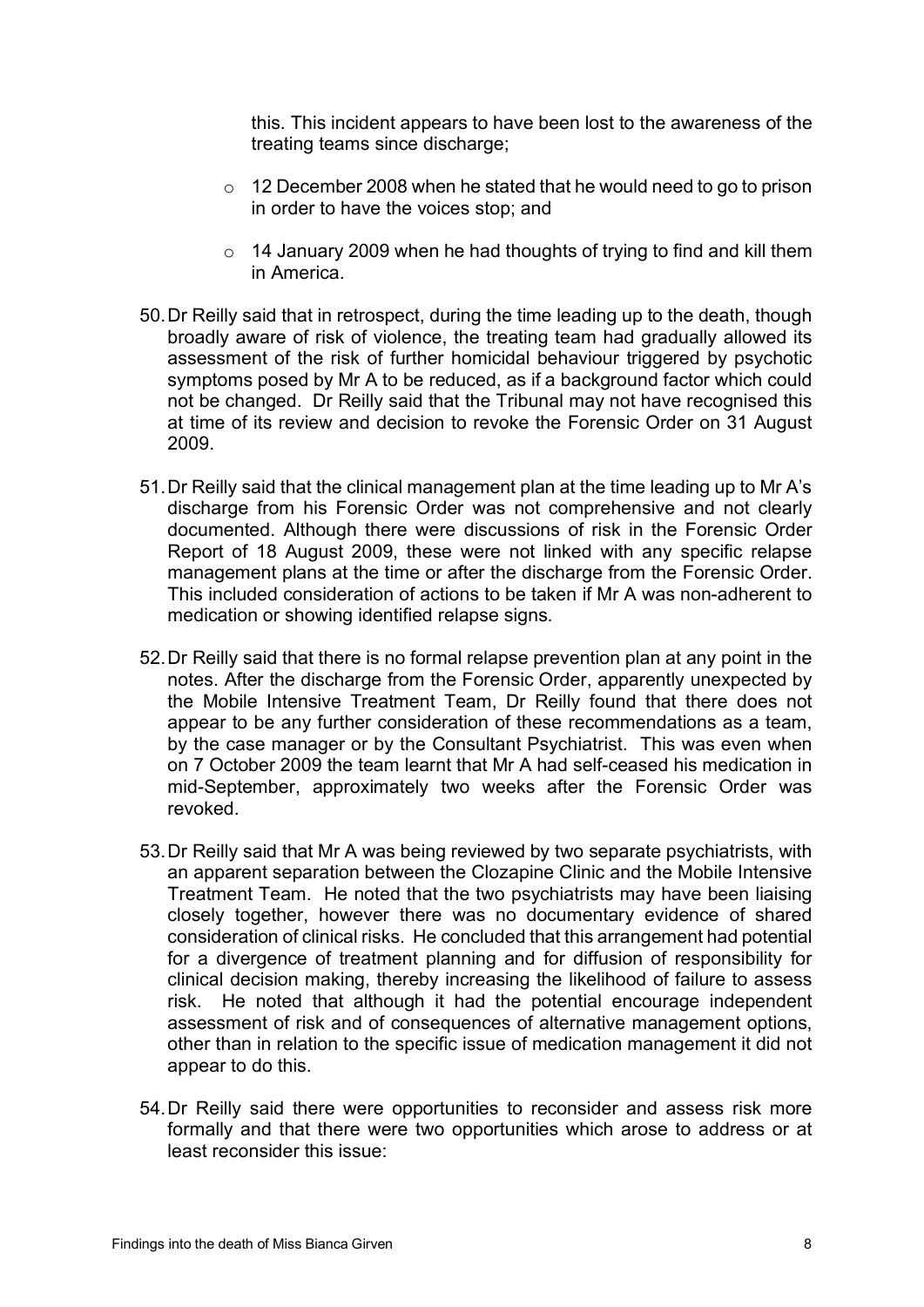- Obtaining a formal forensic risk assessment. The Consultant Psychiatrist had recommended a forensic mental health service assessment of risk on two occasions while Mr A was on a Forensic Order, in March 2009 at time of an Forensic Order review by the Tribunal and then in August 2009 in the Addendum Report to the Tribunal. There is no evidence of a referral or of such an assessment having occurred. Given that this recommendation was made explicitly in the Addendum Report prior to the Tribunal and had previously been planned, Dr Reilly said that it is surprising that this did not occur prior to the decision to revoke the Forensic Order;
- A Limited Community Treatment Review Committee review. Dr Reilly said that if completed rigorously at the time of the decision to discharge Mr A from the Forensic Order, a Limited Community Treatment Review Committee review would have provided a check of the documentation and oversight by clinicians independent of the treating team. Dr Reilly says that when functioning well this process often highlights previous risks including of violence and this would also have been an opportunity for review and a greater focus on risk.
- 55.Dr Reilly said that overall, risk posed was assessed as being due primarily to psychosis and the risk posed by cessation of clozapine was not identified. On balance, identification and assessment of risk were not structured and not comprehensive during the period leading up to and after the discharge from the Forensic Order. Dr Reilly opined that the treating team had internal multidisciplinary case reviews but the Consumer Case Review Summary documents prepared for these by the case manager do not adequately or correctly document the history. He said that the risk and the reviews themselves are not well documented and do not appear to rigorously consider risk in that they do not correct this. The potential review processes inherent within the Forensic Order, including Limited Community Treatment Review Committee and Tribunal, were not effective in prophylactically drawing attention to the need for a more thorough assessment of risk and management.

#### *Appropriateness of the medications (or their combination) prescribed to Mr A*

- 56.Dr Reilly found that psychotic symptoms associated with Mr A's schizophrenia had been persistent despite treatment with various anti-psychotic medications, including Clozapine. He noted Clozapine is the most appropriate evidence based treatment for symptoms of psychosis which are not responsive to other medications. He said that there was no apparent consideration during this period of electroconvulsive therapy which has been used as therapy adjunctive to clozapine for patients with persistent psychotic symptoms on clozapine.
- 57.Dr Reilly said that the medications prescribed were not effective at inducing remission at any time. He said that the Clozapine was most effective, however this was at the cost of significant side effects. There was thus a decisional balance and it was appropriate to switch from Clozapine to alternative antipsychotic medication however contingency planning for relapse was not well documented.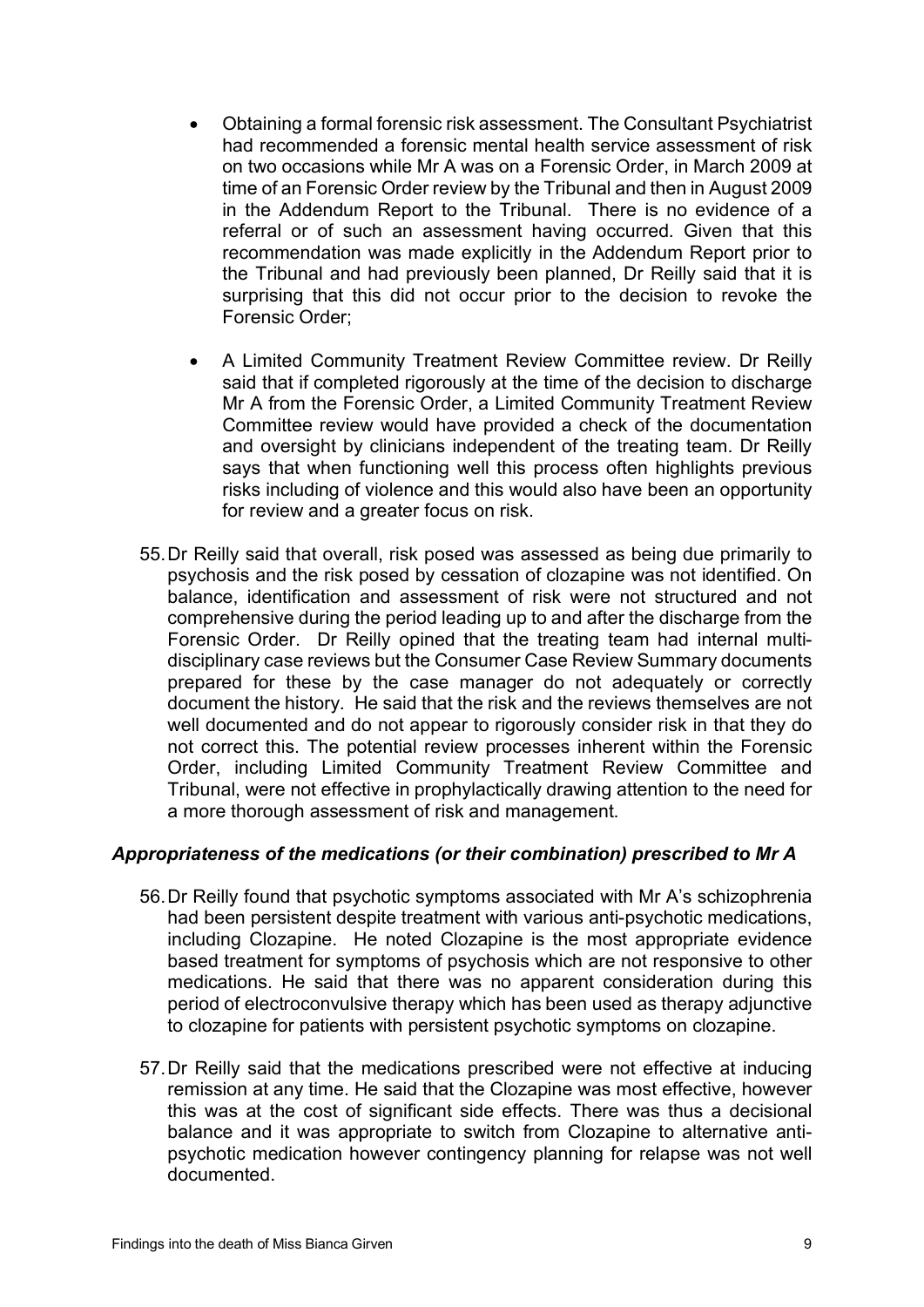#### *Appropriateness of steps taken to ensure Mr A attended appointments, complied with treatment and address his deteriorating mental health*

- 58.Dr Reilly said that the decision to discharge Mr A from the Forensic Order occurred at time when the intended treatment plan of reducing and ceasing clozapine was already established. He said that this raises the question of whether the assertiveness of treatment would have been different had the Forensic Order not been revoked in addition to the appropriateness of revocation of the Forensic Order.
- 59.Dr Reilly said that patients on a Forensic Order are expected to be monitored by the treating team more closely with a general expectation of review by a clinician at least fortnightly. He noted that the duration of no face to face contact was therefore about six weeks. Dr Reilly considers that because there were a series of contacts to schedule or reschedule further planned contacts, the case manager and team may have been satisfied that some ongoing contact was being maintained. He noted however that the nature of this contact and the duration without direct, face to face contact with assessment of mental state was not appropriately assertive within a MITT.
- 60.Dr Reilly noted Mr A's family had contacted the case manager on 8 October 2010 to express concern as to his mental state who was known to be nonadherent to prescribed medication and efforts to ensure follow-up. Dr Reilly considers it is possible that since he was not specifically declining review and support the National Standards for Mental health Services criterion 10.4.5 may not have been triggered.
- 61.Dr Reilly said that the assessments by the Consultant Psychiatrist on 9 and 15 February 2010, do not explore the symptoms of relapse identified by the patient's mother and the case manager on 8 February 2010 and the Consultant Psychiatrist herself on 9 February 2010. Given the apparent relapse with persisting hallucinations and persecutory ideation associated with increased irritability and social withdrawal in the context of Mr A's specific risk history, it would have been appropriate that the communication from the family triggered a thorough review of current mental state treatment and management.

#### *The clinical ability to predict violence and the utility of violence risk assessments*

62.Dr Reilly opined that as a general rule, the capacity of treating clinicians to predict violence with a high degree of accuracy in people with psychosis is limited. He noted that literature has highlighted the limitations of risk categorisation via screening questions and emphasise the importance of good clinical assessment and treatment approaches. Clinical wisdom does emphasise the relevance of previous behaviour as a predictor of future behaviours generally and the importance of thorough clinical history in relation to assessment of likely behaviour associated with psychopathology including psychotic symptoms.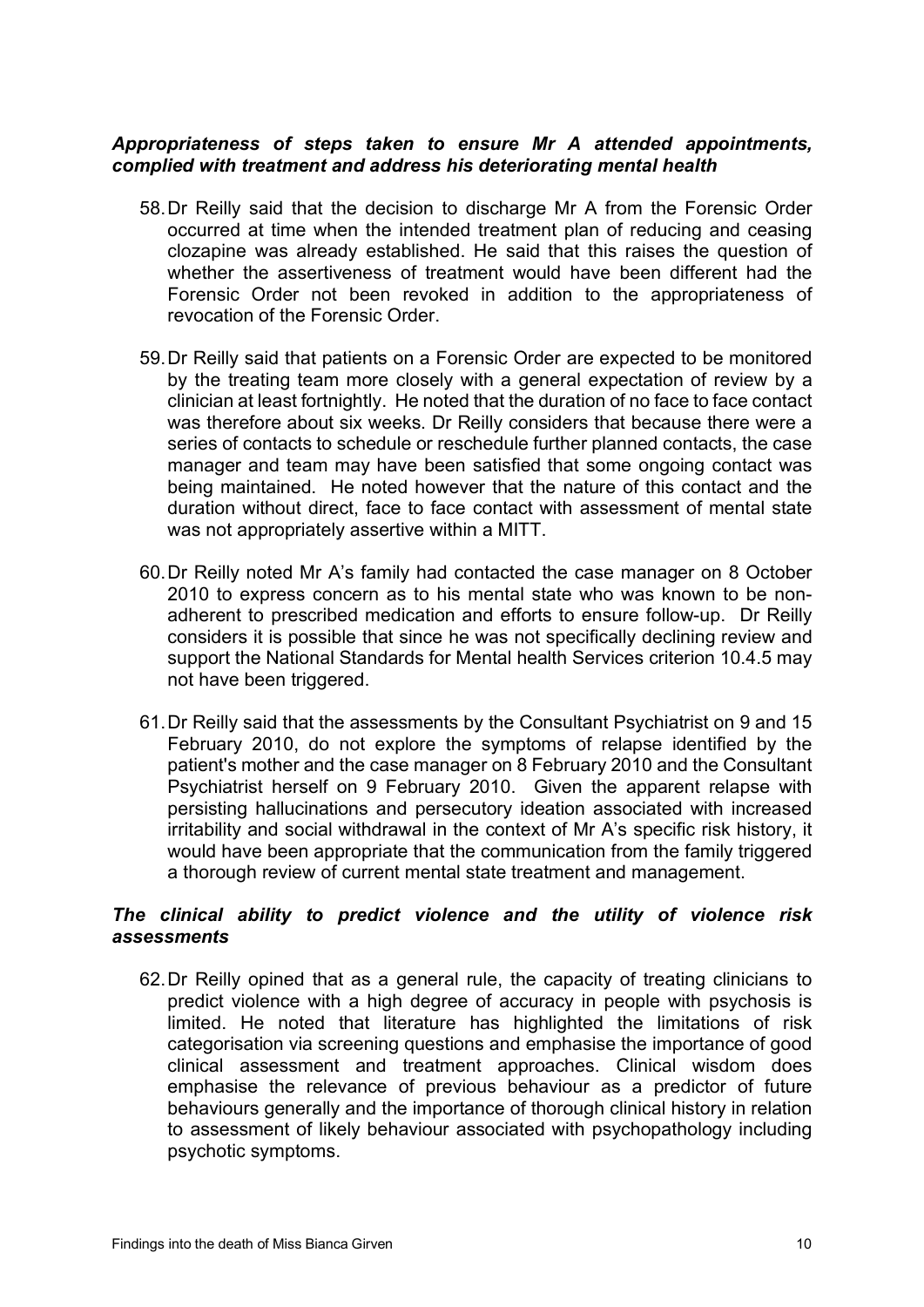#### *Whether the mental health treatment (leading up to Miss Girven's death) provided to Mr A was appropriate*

- 63.In Dr Reilly's opinion, the mental health treatment provided was not appropriate due to a lack of contact from the Mobile Intensive Treatment Team over a six week period leading up to Miss Girven's death and no apparent team based process for ensuring that this was monitored. The assessments at this time by the Consultant Psychiatrist as documented were not as thorough as was appropriate in this situation, as outlined above. He highlighted that caution is essential in linking any statement relating to appropriateness of care with causation of any particular outcome.
- 64.Dr Reilly said it is evident that Mr A was receiving care from a treating team which was endeavouring to support him to achieve his goals, to maximise his independence and to minimise the disability associated with his disorder and its treatment. He had received assertive treatment over an extended period on a medication, clozapine, which was not leading to remission of symptoms and was causing significant side effects. The level of risk associated with his disorder appeared to be reduced and the team, including two experienced treating psychiatrists, were no longer recognising him as being at high risk of further violence. In retrospect this was not correct but the decision making about cessation of clozapine is understandable and explicable. The decision to cease the Forensic Order at the same time was not formally advocated by the treating team, though certainly the message was that this was the direction the team was headed towards in the near future.
- 65.Dr Reilly said that the treating clinicians identified plans for external forensic review but did not follow up on these plans. The internal processes of care, including multi-disciplinary team meetings and completion of recovery plans, did not appear to identify any of the gaps in the quality or intensity of care delivered. The processes developed to provide independent monitoring of clinical team decisions in relation to Forensic Order patients, linked at least in part with concerns about treating clinical teams becoming less accurate in their assessment of risk over time, were ineffective in this situation. There were thus significant areas of care and monitoring of care which could have been improved.
- 66.Dr Reilly said that there are many possible explanations for the shift in approach and apparent failure of systems of care and monitoring. These are particularly linked to the philosophical approach to care focused on recovery emphasised by a rehabilitation service which is continually attempting to engage a person in self-management strategies and seeing the person as having capacity to make significant clinical decisions themselves. Other factors are the appropriate decision to reduce decision to reduce and cease clozapine and the agreement in regard to this decision by two experienced psychiatrists. He also pointed to the evident loss of relevant clinical history of risk over time in the clinical summaries and the very low rates of extreme events such as a homicide. Dr Reilly said that coupled with the cessation of the Forensic Order, the default presumption was likely to have become that Mr A had the capacity to make decisions about his further treatment. He considered these factors are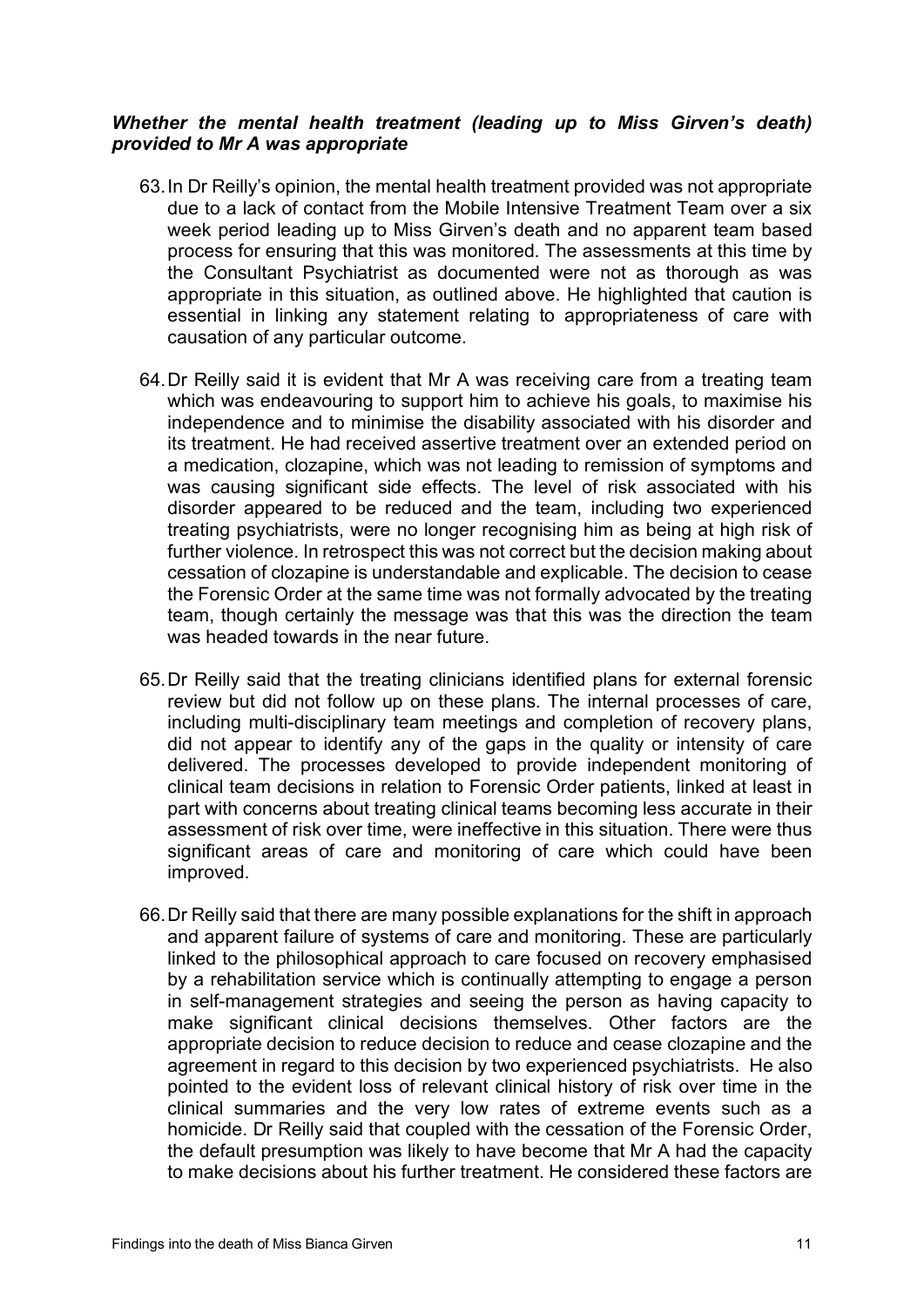likely to have set up a situation in which there was a reduction in assertiveness of monitoring and a cognitive bias leading to a failure to adequately reconsider the clinical situation in light of the changing scenario.

#### **Response from the Metro South Hospital and Health Service**

67.Following receipt of Dr Reilly's report, the Service was provided with a copy and afforded an opportunity to respond. Professor David Crompton (OAM), Executive Director at the Service responded on behalf of the Service.

#### *Revocation of the Forensic Order*

- 68.Professor Crompton advised that the revocation of the Forensic Order was neither recommended nor expected by the Service. The Service advised that it had intended to seek independent forensic assessment as to the merits of continuing the Forensic Order prior to submitting any recommendation that it be removed to the Tribunal. This had not occurred prior to the August 2009 review because, at that time, the Service was not recommending (or expecting) the Forensic Order be removed. Demand for these assessments was high, and at the time, there were limited means to arrange such an assessment after the order was revoked.
- 69.The Service said that irrespective, it remained that at the time of review, Mr A had demonstrated no further offending, sustained abstinence from illicit drugs (supported by negative random Urine Drug Sample), adherence to treatment (including medication, medical review and contact with his case manager) and ability to manage his residual positive symptoms. Mr A gave evidence of these matters before the Tribunal. The Tribunal were also informed that Mr A had a significant support network, including his parents (both psychologists) who had been working closely with the Service to monitor his mental state for early signs of relapse or noncompliance with medication/treatment.
- 70.At all times, the Service says it was prepared to invoke the pathways available to them under the Act, if the necessary conditions were met. However, Mr A's mental state had not deteriorated to such a degree that there was an identifiable imminent risk of suicide or harm to others. Rather, he presented with an improved mental state and focus in contrast to the concerns raised in the preceding week. The Service also noted that Mr A also never refused treatment.

#### *Whether appropriate steps were conducted with respect to any risk Mr A posed prior to Miss Girven's death*

71.The Service considers appropriate steps were taken in relation to any potential risk posed by Mr A prior to Miss Girven's death. Mr A's past history and triggers always remained a background factor relevant to the risk assessment. The ability to be more assertive and intrusive into Mr A's private life was influenced by his voluntary status and lack of substantial evidence he had sustained deterioration in his mental state and/or his risk had changed.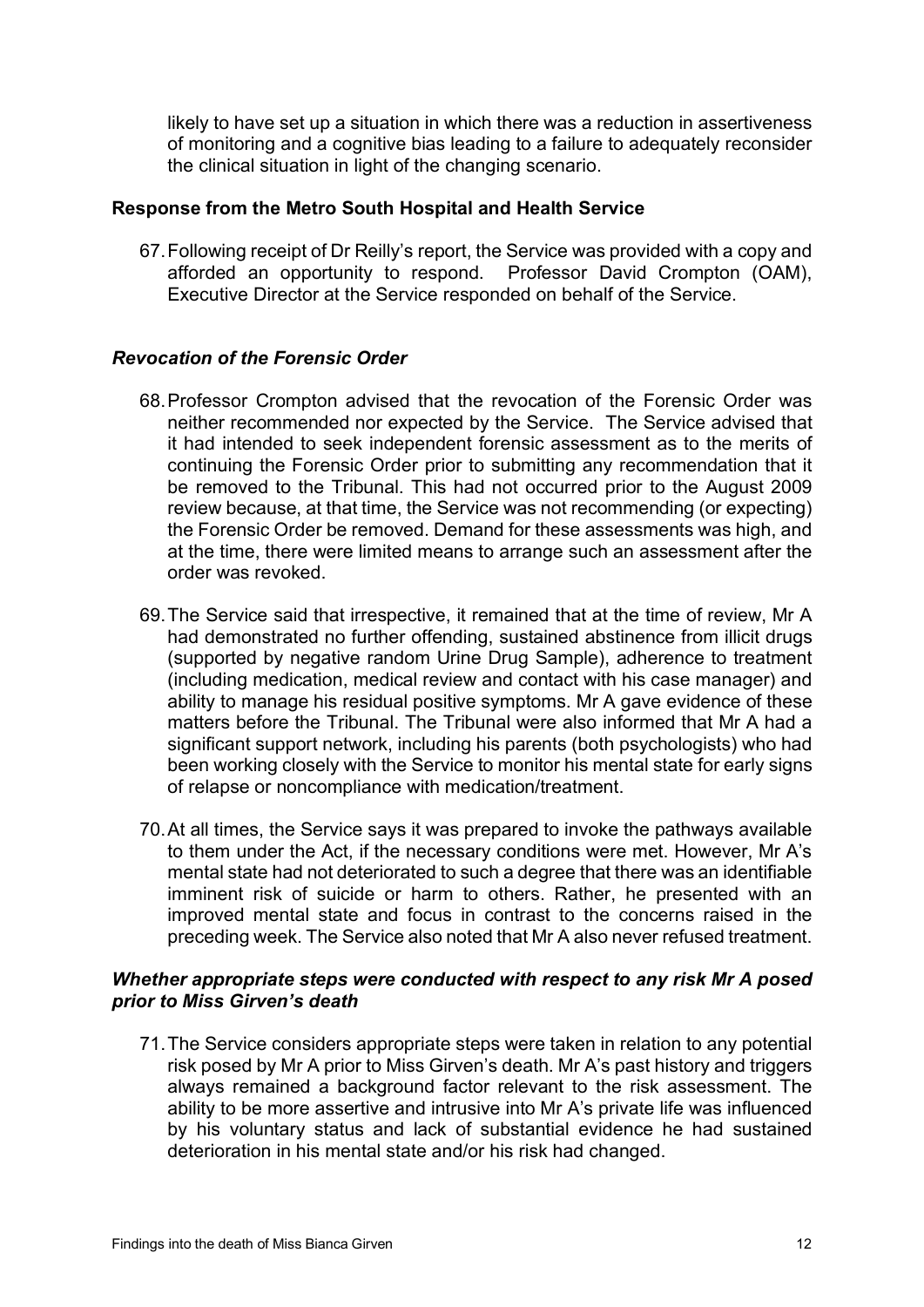- 72.Contrary to Dr Reilly's view, the Service advised that a relapse plan was in place and the strategy involved:
	- Regular contact and review (by the case manager, psychiatric registrar and/or consultant psychiatrist) to monitor mental state and risk, by telephone or in person;
	- Sustained efforts to keep Mr A engaged in community care as a voluntary patient and to remain abstinent from illicit substance use;
	- Regularly liaising with Mr A's parents to obtain collateral information to assist in monitoring his mental state and risk (including adherence to medication and/or suspected illicit substance use) and ensuring they were educated in relation to early warning signs and who to contact in the event of deterioration or concerns;
	- Regular communication, including daily handover meetings and weekly case reviews within the Service regarding patients' history, condition and progress to ensure that all members of the team (providing 24 hour, 7 days per week coverage) were aware of his situation and plan in place for any escalation (e.g. invoking processes under the Act) required in response to risk; and
	- Invoking available processes under the Act if Mr A's mental state deteriorated and/or risk of suicide or harm increased.
- 73.The Service advised that in terms of risk, Mr A was identified as showing signs of early relapse of mental illness and substance use in and around his review with the Consultant Psychiatrist on 9 February 2010. The Service says that it was acutely aware of Mr A's past history of self-harming behaviour, substance abuse and risk of increased psychosis and potential for reoffending if such behaviour, in particular, illicit substance abuse continued. Mr A was heavily counselled in relation to these matters and agreed to increase treatment.
- 74.The Service advised that at the next psychiatric review on 15 February 2010, Mr A's condition had improved. There was no evidence of exacerbation of psychosis and no further evidence of substance abuse or self-harm. He had reengaged and consented to ongoing treatment.
- 75.They agreed with Dr Reilly that there are challenges in risk assessment particularly within the constraints of a voluntary patient is always challenge. At all times, the Service says it was prepared to invoke the pathways available to them under the Act, if the necessary conditions were met. However, Mr A's mental state did not deteriorate to such a degree that there appeared an imminent risk of suicide or harm to others. Nor did he refuse treatment.
- 76.In managing risk, the Service says that it worked closely with Mr A's parents who were well educated on his illness, the relapse plan and were a reliable source of collateral information regarding his mental state and compliance with treatment. They had a demonstrated history of contacting the Service when changes in his mental state were identified between scheduled appointments and the Service acted promptly on this information.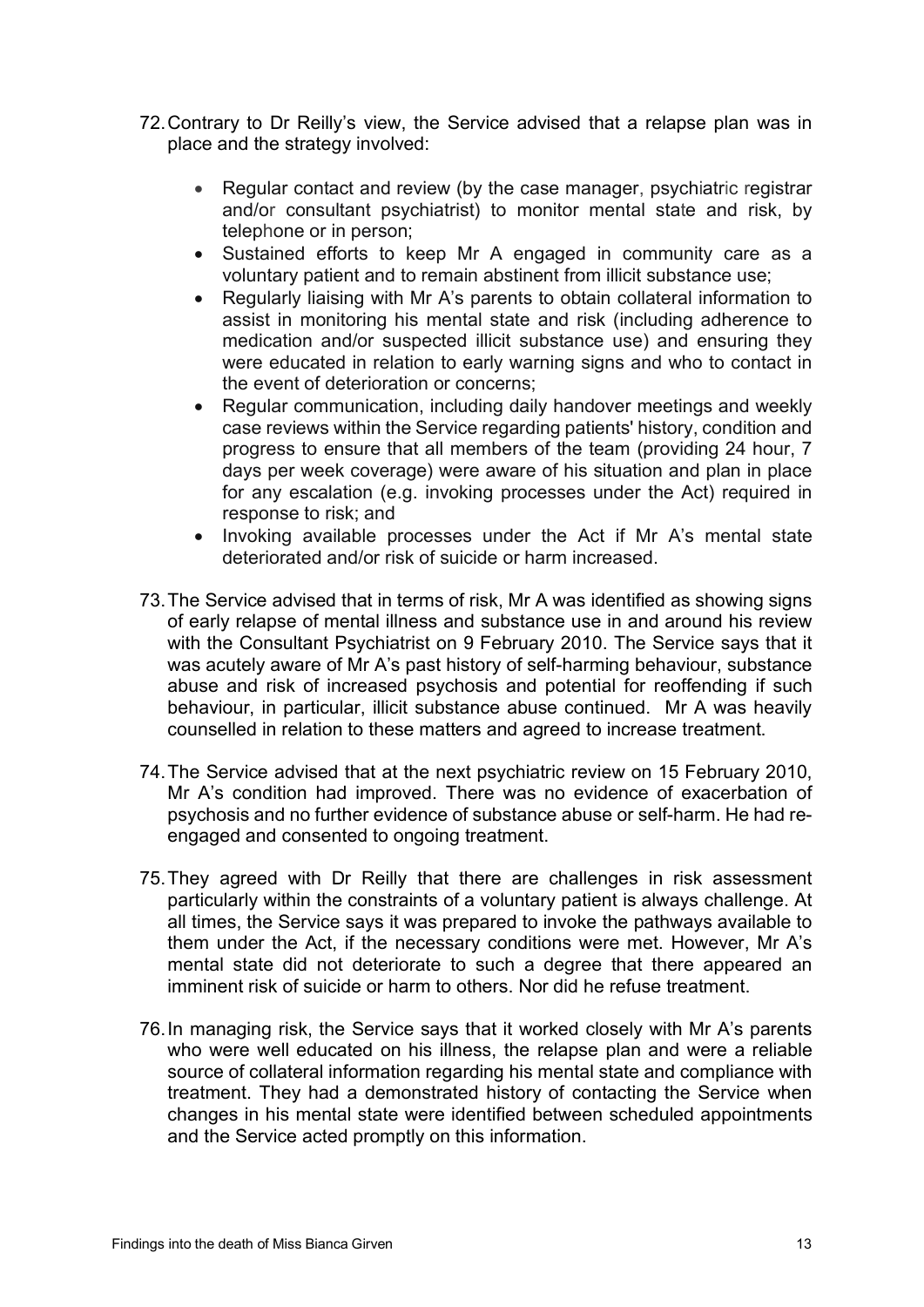- 77.With the benefit of hindsight, the Service notes Mr A missed consecutive appointments in March 2010. However, at all times, communication channels were open with Mr A and his family. No concerns were raised by them to suggest Mr A was again deteriorating. If such concerns had been raised, the Service would have scheduled an earlier review and/or conducted a home visit (as had occurred in the past).
- 78.Even with the benefit of hindsight, the Service said it is not reasonably convinced that the risk in this case could have been predicted and the tragic outcome avoided. The Service considers the post-incident assessment of Mr A (undertaken by the Consultant Psychiatrist and the case manager) to be relevant to assessing pre-incident risk. Post-incident, Mr A did not present as significantly mentally unwell (putting the stress and grief of the event aside) and the Service felt psychosis did not explain the incident. Thereafter, Mr A continued to receive treatment on a voluntary basis, including in the community until he was charged.
- 79.The Service considers Mr A's ability to hold on to the false (but plausible) explanation for the incident for such a prolonged period to be extremely uncommon in cases where a person diagnosed with schizophrenia has committed murder. The Service considers this behaviour highlights the challenges of prospectively predicting risk in persons with mental illness.

#### *The appropriateness of the medications (or their combination) prescribed to Mr A*

80.The Service considers the medications prescribed to Mr A were clinically appropriate for treatment of his treatment resistant schizophrenia and depressive symptoms. They acknowledged that Dr Reilly has raised the prospect of using electroconvulsive therapy in his report. The Service notes the most influential publication on this issue was not published at the time of the subject events, and even now, considers there exists little evidence to support the prophylactic use of electro convulsive therapy.

#### *Appropriateness of steps taken to ensure Mr A attended appointments, complied with treatment and address his deteriorating mental health*

- 81.The Service concedes that ensuring that voluntary mental health patients adhere to treatment is a real and ongoing challenge for all mental health practitioners. However, in all the circumstances, the Service believes it took adequate steps to ensure that Mr A attended appointments and complied with treatment.
- 82.The Service says that had the Forensic Order remained in place, it is possible that Mr A's follow up and treatment may have differed. This is because the Forensic Order allows more intrusion into a person's privacy.
- 83.The Service contends that Mr A's non-attendance was being monitored and discussed within the team. All team members including the consultants, registrar, case manager and weekend staff were informed. The Service also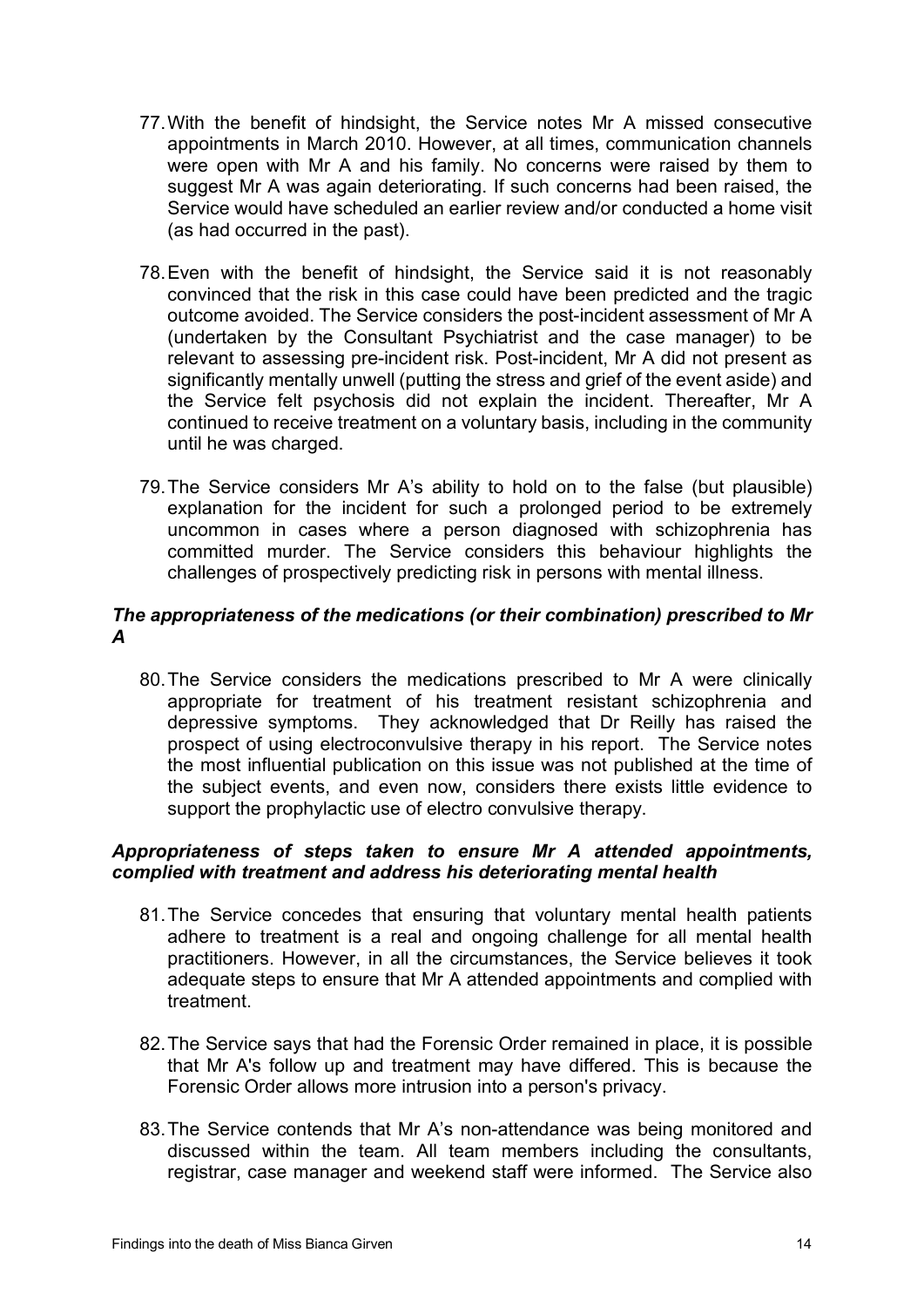emphasised that no further concerns were raised by Mr A's family; a reliable source of collateral information. On 29 March 2010, both Mr A and his mother reported that he was well and attending university. Mr A agreed to further review at that time. Had concerns been evident during the telephone assessment or raised by Mr A's family, the Service would have pressed for a sooner face to face review (as had been done in the past) and/or invoked the processes under the Act if Mr A refused to comply. Regrettably, the incident occurred prior to Mr A next appointment.

#### *The clinical ability to predict violence and the utility of violence risk assessments*

- 84.The Service noted that the clinical ability to predict violence is limited and the subject of ongoing research. Assessing risk of violence is complex and involves assessing a person's clinical history, the history and pattern of offending including precursors (eg illicit drug abuse) and clinical progress. Mr A's history of offences from 2006/07 was extensively documented and well known to the Service. Exacerbations of his condition and past offending were linked to illicit substance abuse and periods where he was acutely unwell.
- 85.With intensive treatment (pharmacotherapy and psychosocial interventions) Mr A had demonstrated a period of sustained abstinence from illicit substances (supported by negative Urine Drug Screening) and, in turn, a relatively stable mental state with the ability to self-manage his residual symptoms. There had been no reoffending or incidents of aggressive or violent behaviour between 2007 and 2010. In his reviews both pre- and post- incident, Mr A never presented as acutely unwell or psychotic.

#### *Whether the mental health treatment (leading up to Miss Girven's death) provided to Mr A appropriate*

- 86.The Service believes that in all the circumstances, the mental health treatment provided to Mr A was appropriate in the circumstances. They advised that his treatment resistant schizophrenia and psychosis was managed in line with the pharmacotherapy and psychosocial interventions set out in the Royal Australian and New Zealand College of Psychiatrists clinical practice guidelines for the management of schizophrenia and related disorders. Notwithstanding that the tragic incident occurred, the Service considers Mr A received comprehensive care which included:
	- Appropriate pharmacotherapy, namely with Abilify and Sertraline, following a trial of more than two atypical antipsychotic medications including Olanzapine, Solian and Clozapine;
	- Cognitive behavioural therapy that was effective in reducing his paranoid symptoms and the distress associated with his residual symptoms including auditory hallucinations;
	- Psychological input to address alcohol and drug issues and relapse prevention;
	- Cognitive remediation therapy to address the impact of his illness on attention, memory and planning;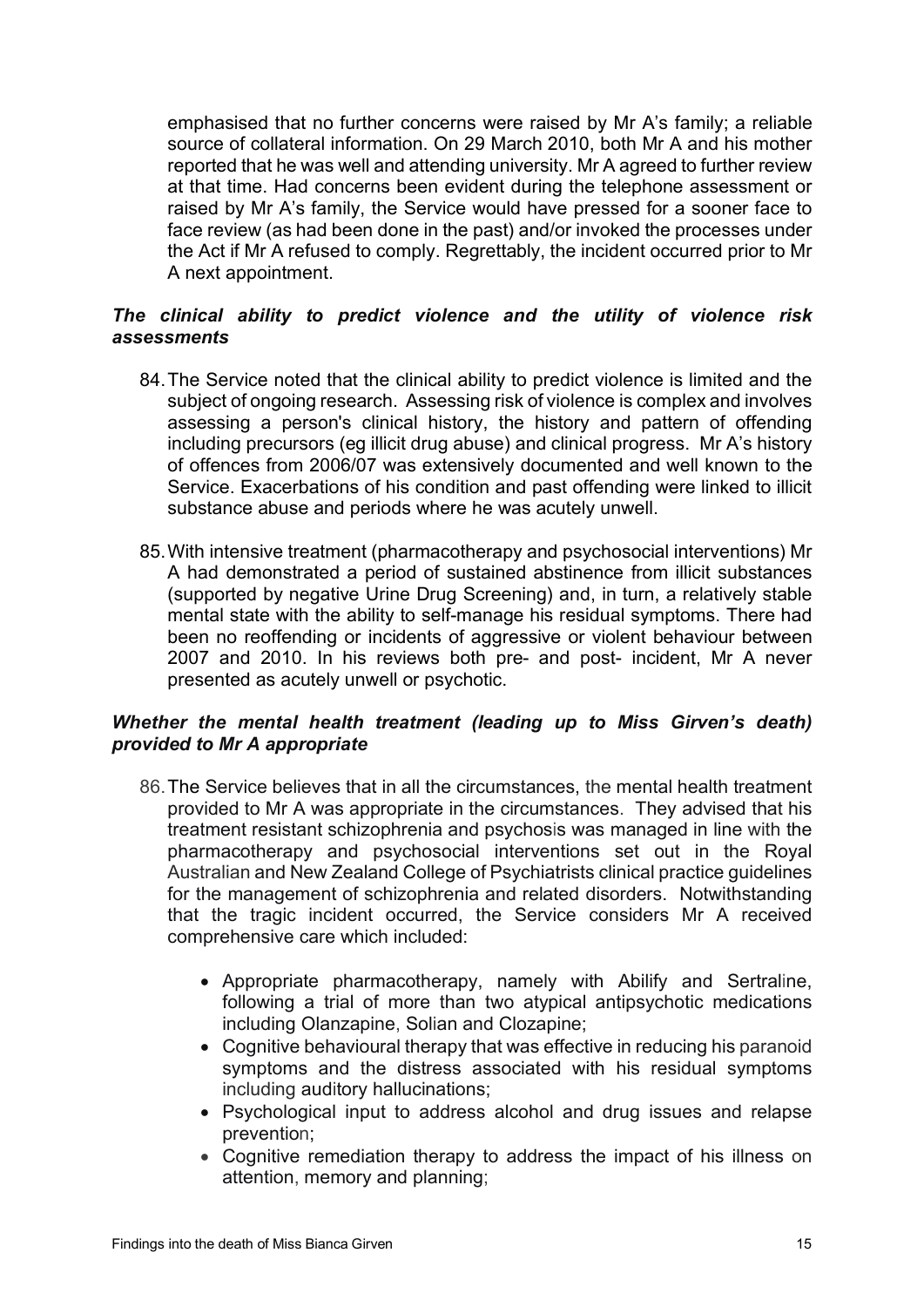- Psycho-education about his illness and treatment; and
- Family education and involvement in relation to identifying early relapse signs and what to do.

#### *Improvement actions taken by the Service*

87.The Service advised that that since the incident the Service has:

- Implemented new risk assessment training that all staff attended (24 February 2014);
- Implemented an electronic record system and accompanying standardised state-wide forms to assist staff to document clinical reviews. These standardised forms include formal relapse prevention plans and form part of clinical governance. Additionally, morning team meetings are documented. This initiative is supported by regular chart audits; and
- Arranged enhanced access to forensic assessment for persons who are at risk of offending, including persons who are not the subject of a Forensic Order.
- 88.The Service also noted the *Mental Health Act 2016* was passed earlier in 2017. The Service expects that the changes will assist in streamlining and documenting patient care. Relevant to a case like Mr A's in the future, the Service notes that the new Act will empower the Tribunal to make a treatment support order as a 'step down' from an Forensic Order (whereas, effectively, the Tribunal could only continue or revoke the Forensic Order in Mr A's case).

#### **Next of Kin concerns**

- 89.During the course of the coronial investigation, Miss Girven's mother, Mrs A was invited to outline her concerns to our office. Mrs A's concerns are summarised as follows:
	- Lack of qualifications of members sitting on the Tribunal;
	- Mr A's parents were allegedly friends with the Consultant Psychiatrist and their friendship with the Consultant Psychiatrist allowed them to influence Mr A's treatment; and
	- Mr A allegedly strangled a fellow inpatient shortly before Miss Girven's death.
- 90.It is not within the scope of the coronial jurisdiction to comment on the qualifications of members who sit on the Tribunal.
- 91.In response the allegation that Mr A strangled a fellow inpatient shortly prior to Miss Girven's death, our office sought and requested all clinical incident reports relating to the period that Mr A was hospitalised at the PAH. There was one incident which did involve an attempted strangulation of a fellow inpatient, however this occurred on 21 January 2007. Mr A attempted to strangle this patient with a towel as he had apparently made threats against his family. He was given PRN medication and placed in isolation. On review of the following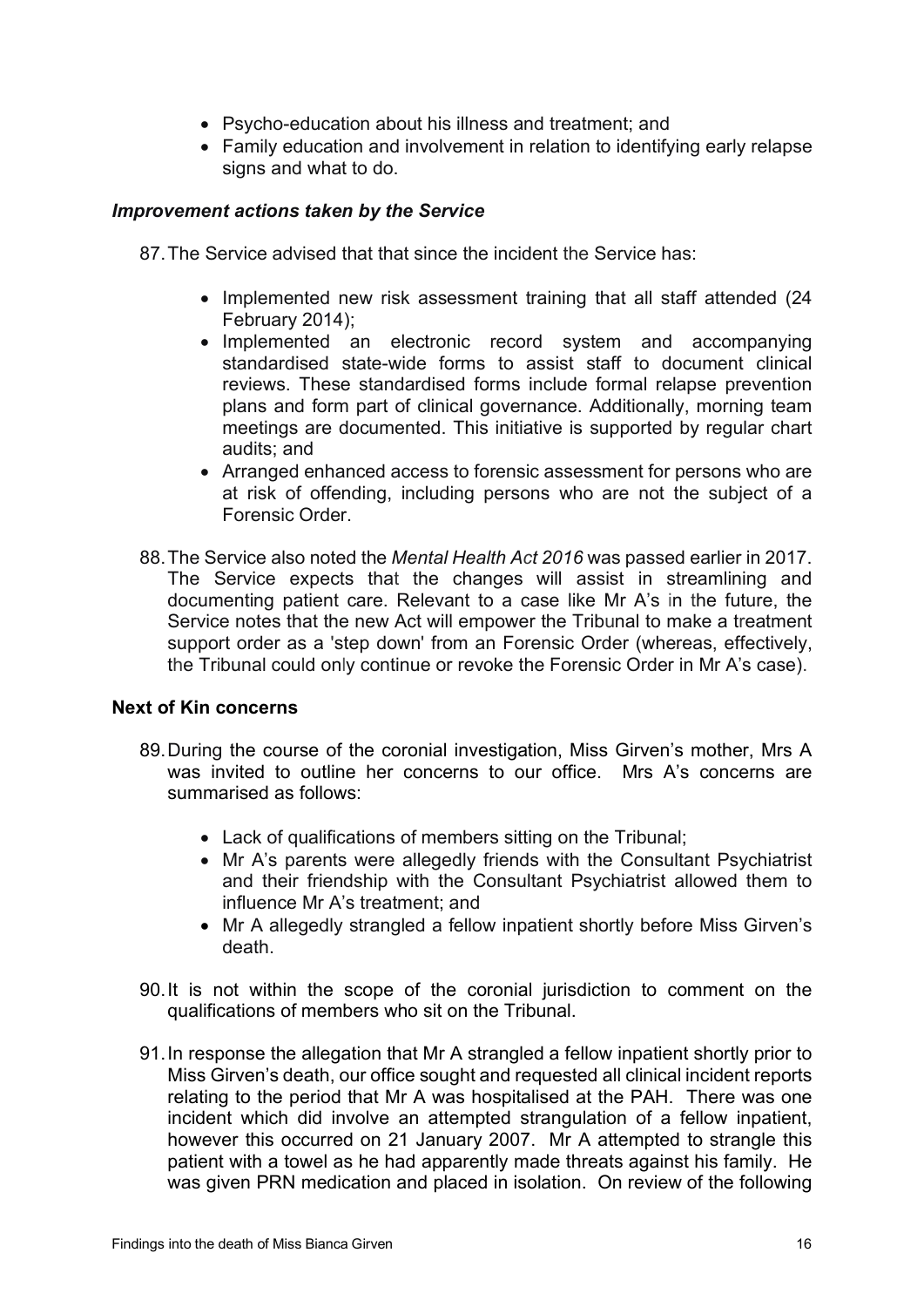day, he said that he *"didn't think"* about whether or not this would harm the person. This incident was acknowledged by Dr Reilly in his expert report. Dr Reilly said that this incident (along with other predictors of high and specific risk), appeared to have been lost to the awareness of the treating team since discharge.

#### **Response from the Consultant Psychiatrist**

- 92.During the course of the coronial investigation, the Consultant Psychiatrist was invited to respond to, among other things, the allegation that she was friends with Mr A's parents. The Consultant Psychiatrist maintains that she had a professional relationship with Mr and Mrs A.
- 93.Consultant Psychiatrist says that Mr and Mrs A were very supportive of and very involved in Mr A's management. Mr and Mrs A had more regular interaction with the case manager and/or registrar. However, managing the patient's condition was under the Consultant Psychiatrist's supervision and a team effort. She therefore considers the parents' involvement with her colleagues to be part of the professional relationship she also had with them.
- 94.The Consultant Psychiatrist said that on occasion, Mr or Mrs A would be home when a home visit was conducted. These home visits were usually conducted by the case manager. Sometimes Mr or Mrs A would accompany Mr A to an appointment with the Service. The Consultant Psychiatrist says that she was not physically present for every review appointment. These were more regularly held with the case manager and/or registrar. The Consultant Psychiatrist notes however that clinical issues of note were raised in the daily morning handover team meetings and Mr A's care plan was reviewed formally every 91 days in the weekly team meeting which she (or another consultant psychiatrist) would attend.
- 95.The Consultant Psychiatrist advised that throughout the course of Mr A's treatment, the Service would receive updates from Mr or Mrs A regarding his mental health status and developments or concerns that they may have had at the time. Usually this information was relayed to her during the morning team meetings unless there was an urgent concern requiring her input. Likewise, it was the practice of the treating team to contact Mr A's parents if they had concerns arising out of a mental health review of the patient or he missed an appointment or similar.
- 96. When a clinical concern was brought to The Consultant Psychiatrist's attention, she says that she would call a formal family meeting, if required. She advised that she had done this on occasion when concerns were raised regarding Mr A's noncompliance with medication. The Consultant Psychiatrist advised that she would speak with the patient's parents directly in this forum.
- 97. In relation to the Addendum Report, The Consultant Psychiatrist said that Mr A and his parents were concerned that the Forensic Order Report did not document the progress he had made since the Forensic Order was imposed.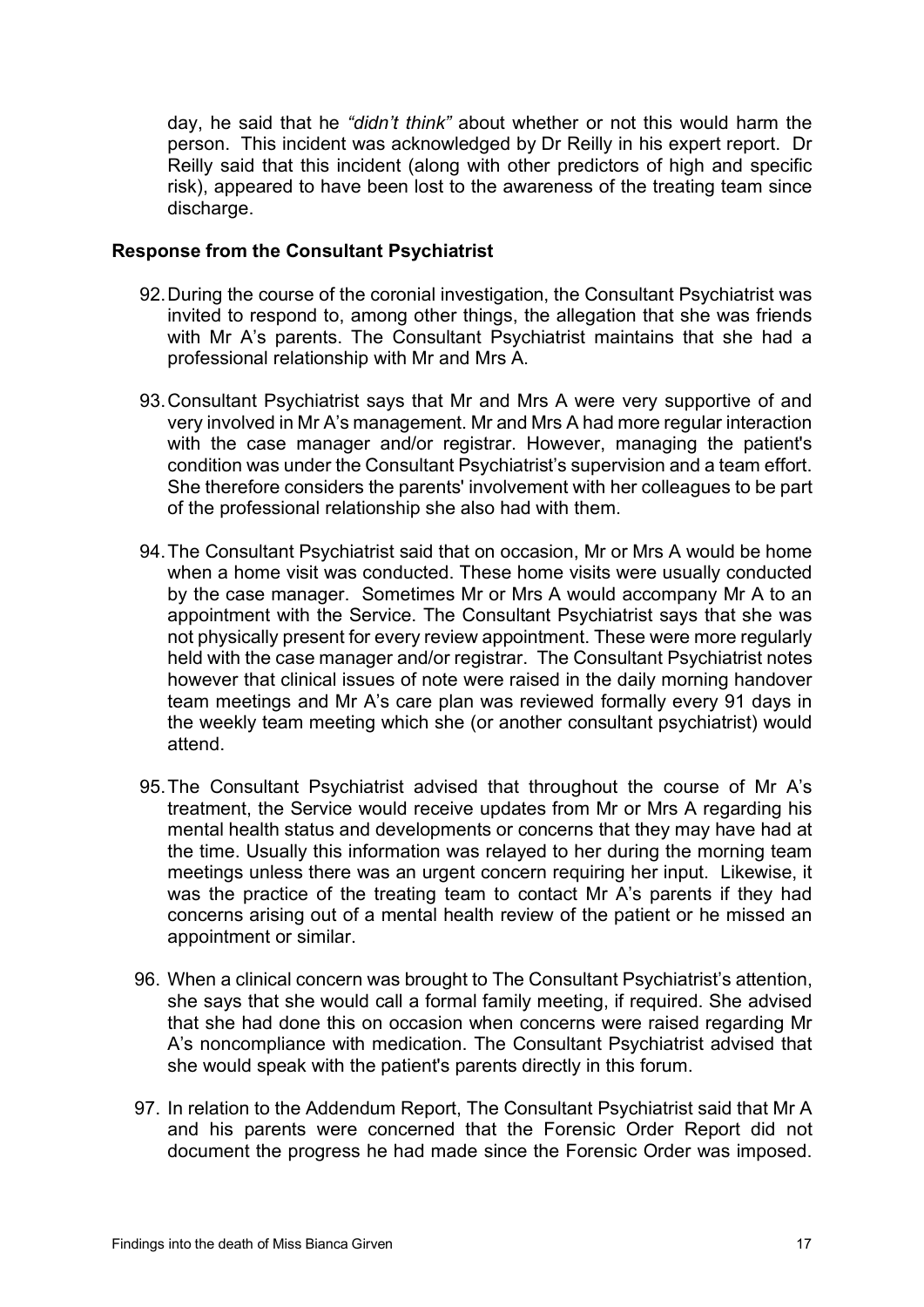The Consultant Psychiatrist said that it is not uncommon for patients to raise complaints about such reports.

- 98. The Consultant Psychiatrist says that the nature of the Forensic Order process poses a challenge for clinicians in maintaining good rapport with their patients in the face of the patient's knowledge that the team are recommending that the Forensic Order remain in place. Engagement and compliance can be difficult if patients become increasingly disillusioned that their progress is not being recognised and there is no end in sight. It is for this reason that she agreed to prepare the Addendum Report though wished to be clear that did not change her recommendation (that the Forensic Order remain in place).
- 99. The Consultant Psychiatrist said that she fully expected the Tribunal would continue the Forensic Order. Following revocation, The Consultant Psychiatrist says that Mr A's health did not deteriorate to the extent he required immediate treatment or that he was likely to suffer serious mental deterioration. Mr A was not subsequently put on an Involuntary Treatment Order as he did not meet the criteria under the Act.

#### **Domestic and Family Violence Death Review Unit Review**

- 100. As this death occurred within the context of an intimate partner relationship a review was conducted by the Domestic and Family Violence Death Review Unit within the Coroners Court of Queensland. The review noted Miss Girven and Mr A had formed a relationship while at high school together at Mount Gravatt. This relationship ended in 2007 when Mr A attempted to strangle Miss Girven and cut her throat during an episode of psychosis.
- 101. It was accepted at the time that this act occurred in the context of drug induced psychosis. The relationship ended and Miss Girven subsequently travelled overseas where she became involved in a new relationship and gave birth to her son. She separated from that person and returned with her son to Australia.
- 102. Miss Girven and Mr A subsequently resumed their relationship, spending a lot of time together during 2009 but only officially acknowledging they had reconciled in the period leading up to her death. Miss Girven was well aware of Mr A's mental health and drug related problems, but did not consider that she was at specific risk. Indeed, Miss Girven had told a friend, who had been staying with them for 6 weeks including during February 2010, to be wary of Mr A who had gone missing at the time. She had warned her friend to stay clear of him as she was the only one who could calm him. Sadly, her belief was mistaken.
- 103. Miss Girven's mother, Miss A, also told police that Miss Girven had been concerned about Mr A's declining mental health in the months prior to his death but this did not extend to fears for her personal safety. While some friends thought Mr A was controlling in the relationship, it was generally considered they were happy and there was not much conflict between the couple.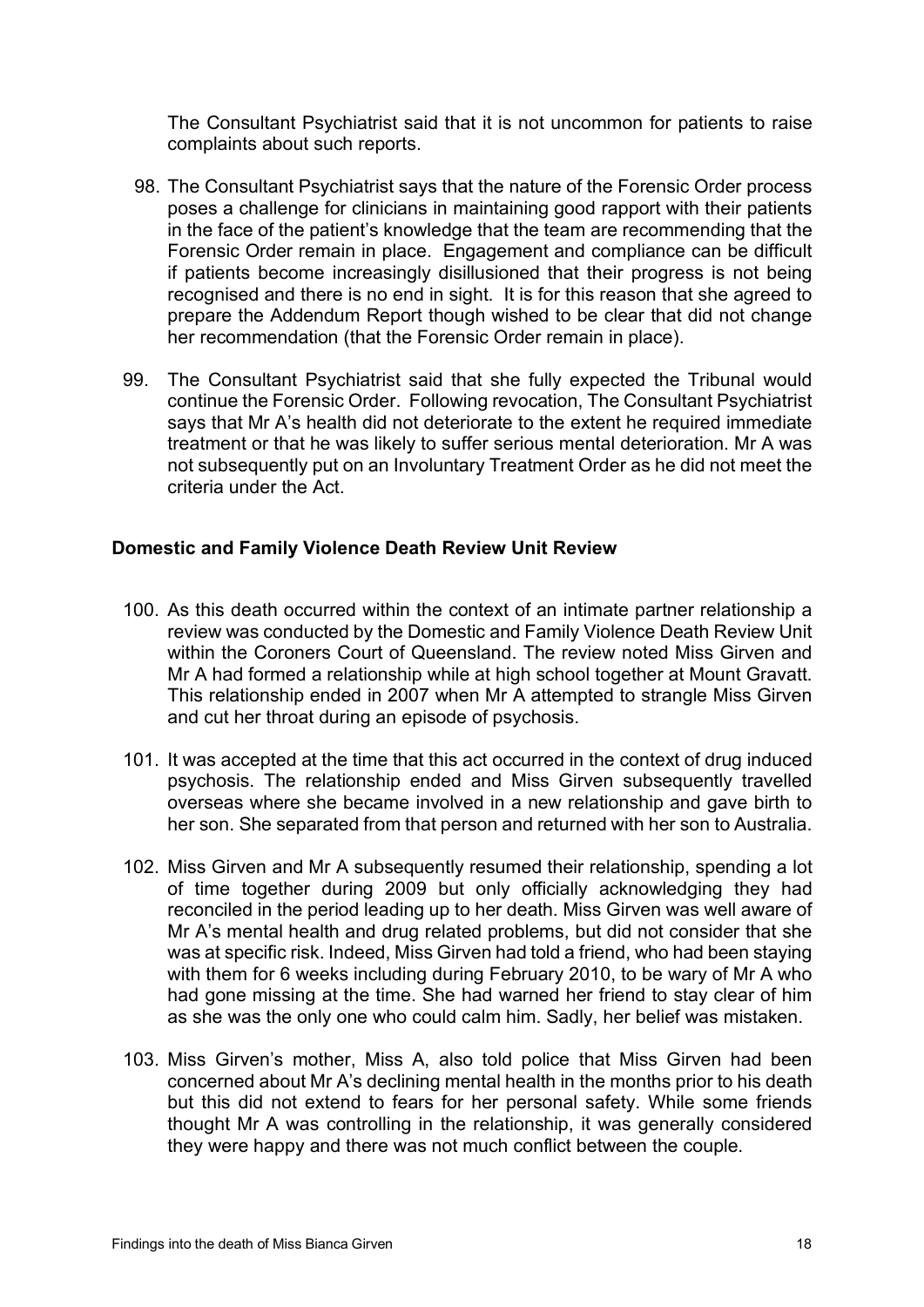- 104. The Review found that while there was some identifiable indicators of behaviours consistent with domestic and family violence in the relationship, there was no evidence to suggest that this was disclosed to any formal services who may have been in a position to assist. Any concerns raised with family and friends largely related to Mr A's mental health problems.
- 105. It is, however, clear that Mr A had been physically violent towards Miss Girven on at least two prior occasions during periods of acute mental illness and/or psychosis which included acts of non-lethal strangulation, a very serious and dangerous form of assault.
- 106. This type of violence is known to represent a significant increased risk of future harm and homicide within intimate partner relationships. Research suggests that this risk is further heightened in cases where the perpetrator experiences severe mental illness<sup>1</sup>
- 107. Before considering this issue further, it is important to recognise that the vast majority of people with serious mental illnesses do not engage in violence and it is extremely rare that any person with a mental illness commits murder[2.](#page-20-1) However, deaths occurring in these circumstances are tragic and we must consider opportunities to improve the system's ability to identify and limit risk where possible.

#### **Queensland Government review of fatal events involving people with mental health issues**

- 108. In 2016, the Queensland Government undertook a review of recent fatal events involving people with mental health issues in Queensland, '*When mental health meets risk: A Queensland sentinel events review into homicide and public mental health services 2016'[3](#page-20-2)* .
- 109. It was noted in this report that people at risk of violence by consumers of mental health services may minimise or deny risks even when they have been threatened. As such clinicians need to be aware of this, and specifically address these matters.
- 110. Relevant to this death, a suite of recommendations were made in this final report to embed engagement with carers and family members throughout each stage of a person's care with an increased focus on:
	- Obtaining and using collateral information from families and carers (Recommendation 10);
	- Ensuring early and ongoing engagement (Recommendation 11);

<span id="page-20-0"></span><sup>1</sup> Thomas KA, Dichter ME and Matejkowski J. Intimate versus non-intimate partner murder: A comparison of offender and situational characteristics. *Homicide Studies* 2011 15: 291.

<span id="page-20-1"></span><sup>2</sup> Rueve, M. E., & Welton, R. S. (2008). Violence and Mental Illness. Psychiatry (Edgmont), 5(5), 34–48.

<span id="page-20-2"></span><sup>3</sup> Queensland Health. 'When mental health meets risk: A Queensland sentinel events review into homicide and public mental health services. Final Report, April 2016'. Accessed 29 November 2017 at: https://www.health.qld.gov.au/ data/assets/pdf\_file/0026/443735/sentinel-events-2016.pdf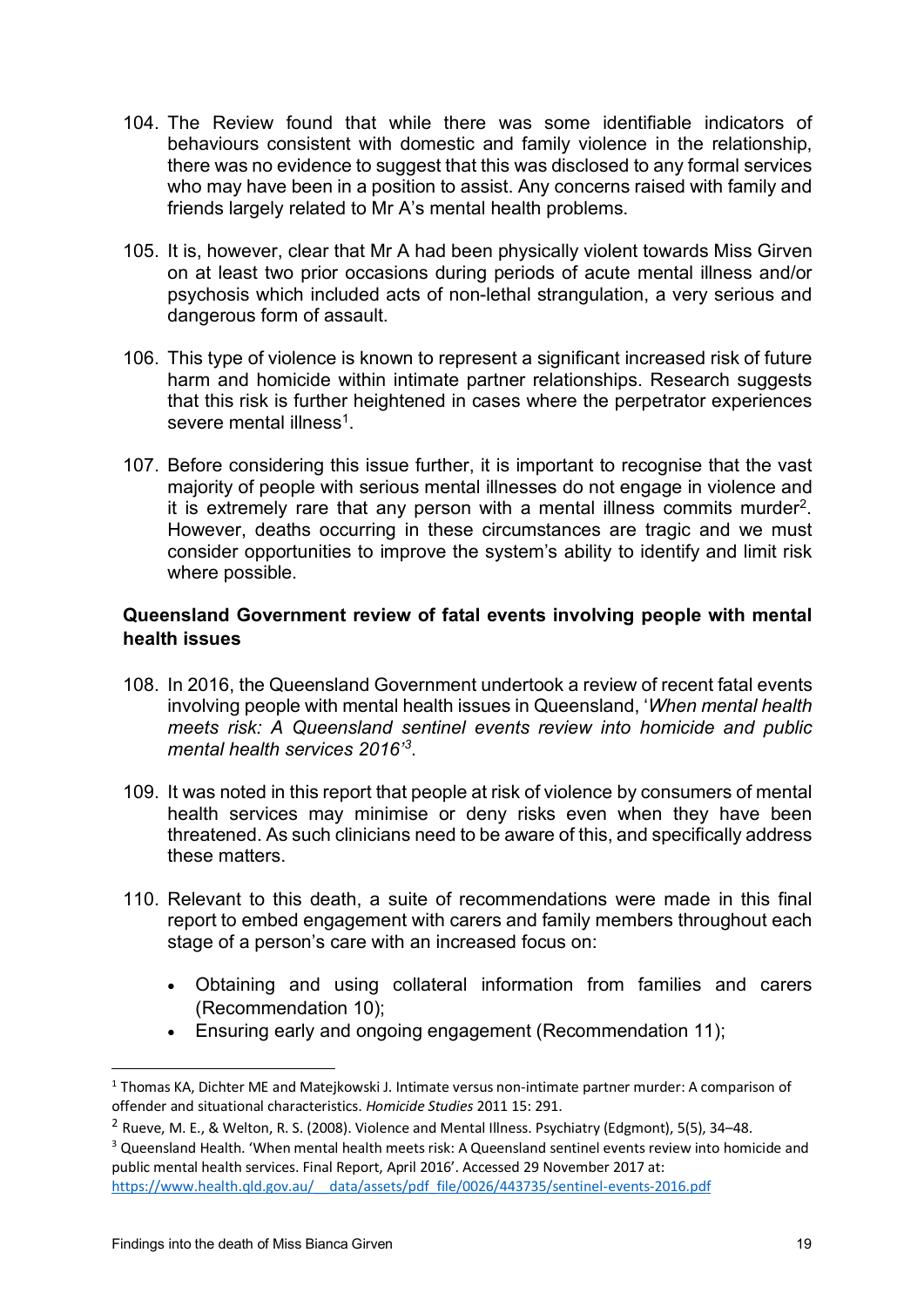- Informing families and carers of potential risks to their safety and providing appropriate support and strategies to mitigate risk and ensure their safety (Recommendation 12); and
- Embedding prompts and training to ensure staff enquire and address safety and risk (Recommendation 13) including by providing information to families (Recommendations 14, 15 and 16).
- 111. This report also made a range of recommendations in relation to enhancing risk assessment and management processes including that mental health services should:
	- Implement a comprehensive, standardised violence risk assessment framework and response commensurate with the risk identified (Recommendations 22 and 23);
	- Adopt specialist approaches to ensure ongoing and active review of management plans with a focus on violence risk factors where high risk of violence is identified (Recommendation 24);
	- Ensure specialist forensic mental health staff are quarantined from generalist service demands to maintain role, presence and expertise (Recommendation 25);
	- Require that treatment formulations be based on a longitudinal perspective and include information about mental illness, the relationship between mental illness and risk factors for violence, and the impact of violence risk (Recommendation 26);
	- Ensure management plans are to be informed by issues identified in the risk assessment and include proposals to address these issues (including through appropriate referral to relevant non-mental health services where required) (Recommendation 27);
	- Implement strategies to improve and standardise clinical review processes and frequency by focusing on recovery, considering the effectiveness of previous care plans and prioritising risk reduction and behaviour stabilisation (Recommendation 28); and
	- Ensuring that Community Forensic Outreach Service reports are noted by a consultant psychiatrist and any changes to the clinical management plan are documented in the clinical file (Recommendation 29).
- 112. The review also made a suite of recommendations to increase the capacity and capability of mental health services to effectively respond to consumers who are identified as high-risk for violence through:
	- Improving responses to people with co-morbid conditions (such as substance misuse) (Recommendations 36 to 43);
	- Enhancing clinical systems and information management (Recommendations 44 and 45);
	- Building the competency and capability of staff in general and specialist violence risk assessment and management (Recommendations 46 to 53);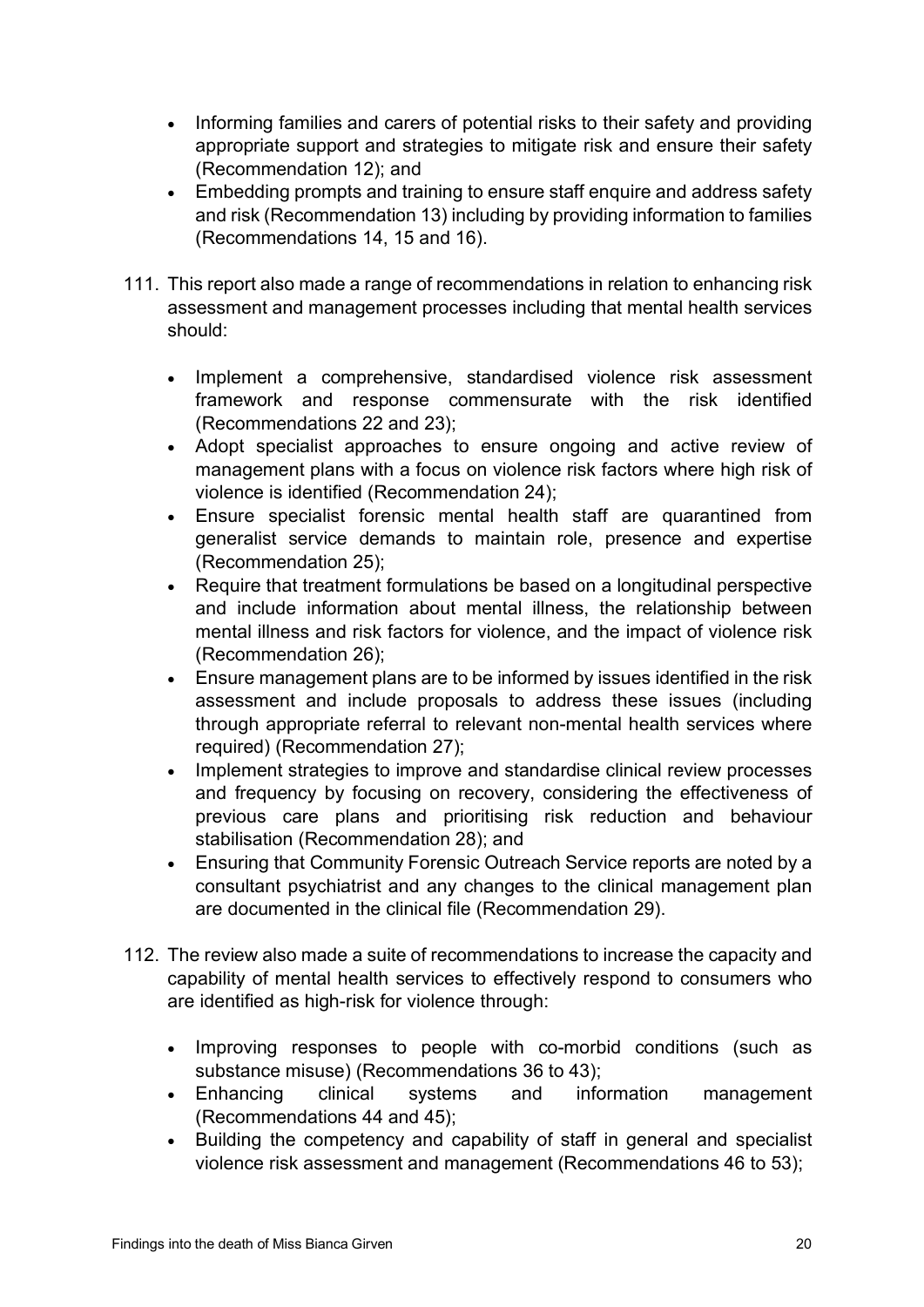- Strengthening collaboration and linkages between health, other agencies and community supports (Recommendations 54 to 56);
- Improving mental health literacy across the state to improve community awareness and understanding of prevention and early intervention options (Recommendation 55);
- Enhancing communication of critical information between health and police (such as discharge of high-risk patients), updating police training and retaining a co-responder model to ensure mental health clinicians are available in the Police Communications Centre (Recommendations 58 to 60); and
- Implementing mental health quality assurance strategies including by creating a state-wide mental health Quality Assurance Committee to oversee the safety and quality of mental health services, monitor homicides and other serious violent acts and oversee the regulation and monitoring of care reviews and summaries of patients identified as high-risk for violence (Recommendations 61 to 63).
- 113. In their response, Queensland Health agreed in-principle to all recommendations and outlined a range of strategies to improve the safety of families and carers in circumstances of heightened risk which are currently being implemented across government.

#### **Conclusions and request for inquest**

- 114. Miss Girven's death was tragic and undoubtedly, a profound loss for her family. The coronial investigation into Miss Girven's death was informed by extensive information about Mr A's Mental Health Court and Court of Appeal hearing. This included reports from numerous psychiatrists and witness statements.
- 115. The Coroners Court of Queensland also obtained expert psychiatric advice about the appropriateness of the mental health care provided to Mr A prior to Miss Girven's death. The treating mental health service was provided with an opportunity to respond to this advice. Ultimately, it is accepted and determined that more weight should be given to the independent opinion of Dr Reilly in finding that the mental health treatment provided to Mr A was not appropriate for the various reasons stated above. The differences of opinion by reviewing medical specialists are not matters which are likely to lead to any useful recommendation or comment to prevent deaths occurring in similar circumstances.
- 116. Dr Reilly's view that caution is essential in linking any statement relating to the appropriateness of care with causation of any particular outcome is accepted. Similarly, it is accepted that even with the benefit of hindsight, it cannot be said with certainty that the risk in this case could have been predicted and the tragic outcome avoided.
- 117. It is not clear whether the Tribunal would have arrived at their decision to revoke the Forensic Order had the Consultant Psychiatrist not submitted her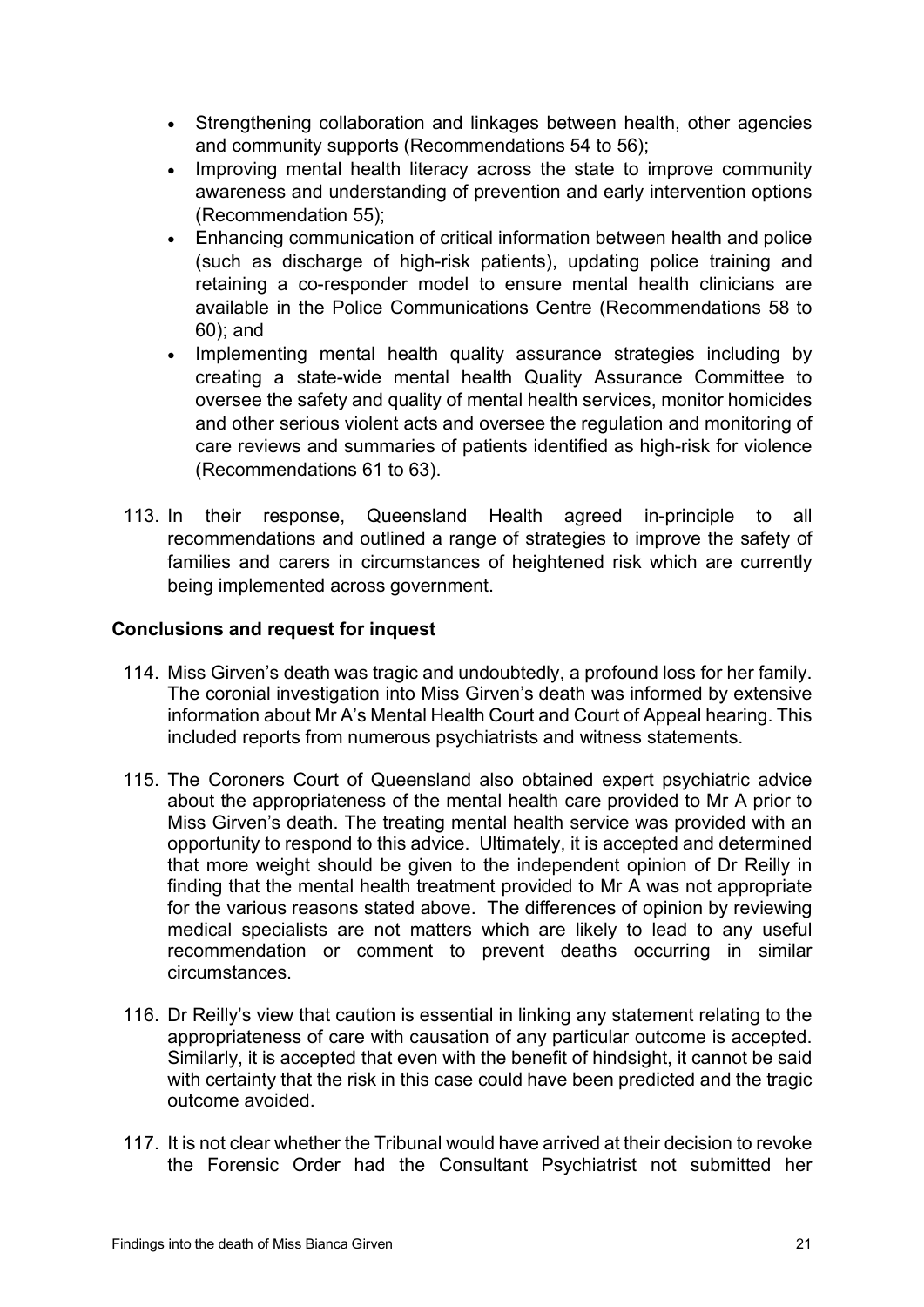Addendum Report. The evidence of the Consultant Psychiatrist and the Service to the effect that the revocation of the Forensic Order was not supported nor was it expected is accepted. Ultimately, the decision to revoke the Forensic Order was Tribunal's decision and it is not within the scope of the coronial jurisdiction to question the appropriateness of that decision.

- 118. The autopsy has clearly identified the cause of death. The Service has received the autopsy report and considered the findings. The Service has co-operated with the coronial investigation and clinically reviewed the events and circumstances surrounding Mr A's treatment. The factual sequence of events has been reviewed and considered by the treating team. The Service has made a number of changes to their service delivery in respect of risk assessment training; electronic record keeping and clinical documentation requirements. The Service has also improved access to independent forensic assessment of persons who are at risk of offending, including persons who are not the subject of a Forensic Order.
- 119. The Queensland Government has agreed to implement a number of strategies aimed at enhancing risk assessment and management processes as well as increasing the capacity and capability of mental health services to effectively respond to consumers who are identified as a high-risk for violence.
- 120. Importantly, the *Mental Health* Act *2016* was passed early in 2017. Relevant to a case like Mr A's in the future, the new Act will empower the Tribunal to make a treatment support order as a 'step down' from a Forensic Order (whereas, effectively, the Tribunal could only continue or revoke the Forensic Order in Mr A's case). The responses made and implemented by the Service cover the scope of any possible coronial comment which could be considered if an inquest were convened.
- 121. In all these circumstances it is not considered in the public interest that an inquest should be convened. The focus of the Coronial jurisdiction is to reach findings required in section 45(2) of the *Coroners* Act 2003 if at all possible. There is sufficient information to do so and the findings are as follows:
	- a) The identity of the deceased is Miss Girven.
	- b) The circumstances of the Miss Girven's death are not in significant dispute, having been accepted by the Mental Health Court and Court of Appeal. Miss Girven died after she was strangled by Mr A, a friend from school with whom she had a relationship over a number of years. Mr A was subsequently charged with murder and found of unsound mind at the time of the incident.
	- c) Miss Girven died on 31 March 2010.
	- d) Miss Girven died at the Princess Alexandra Hospital in Woolloongabba, Queensland.
	- e) Miss Girven died due to: